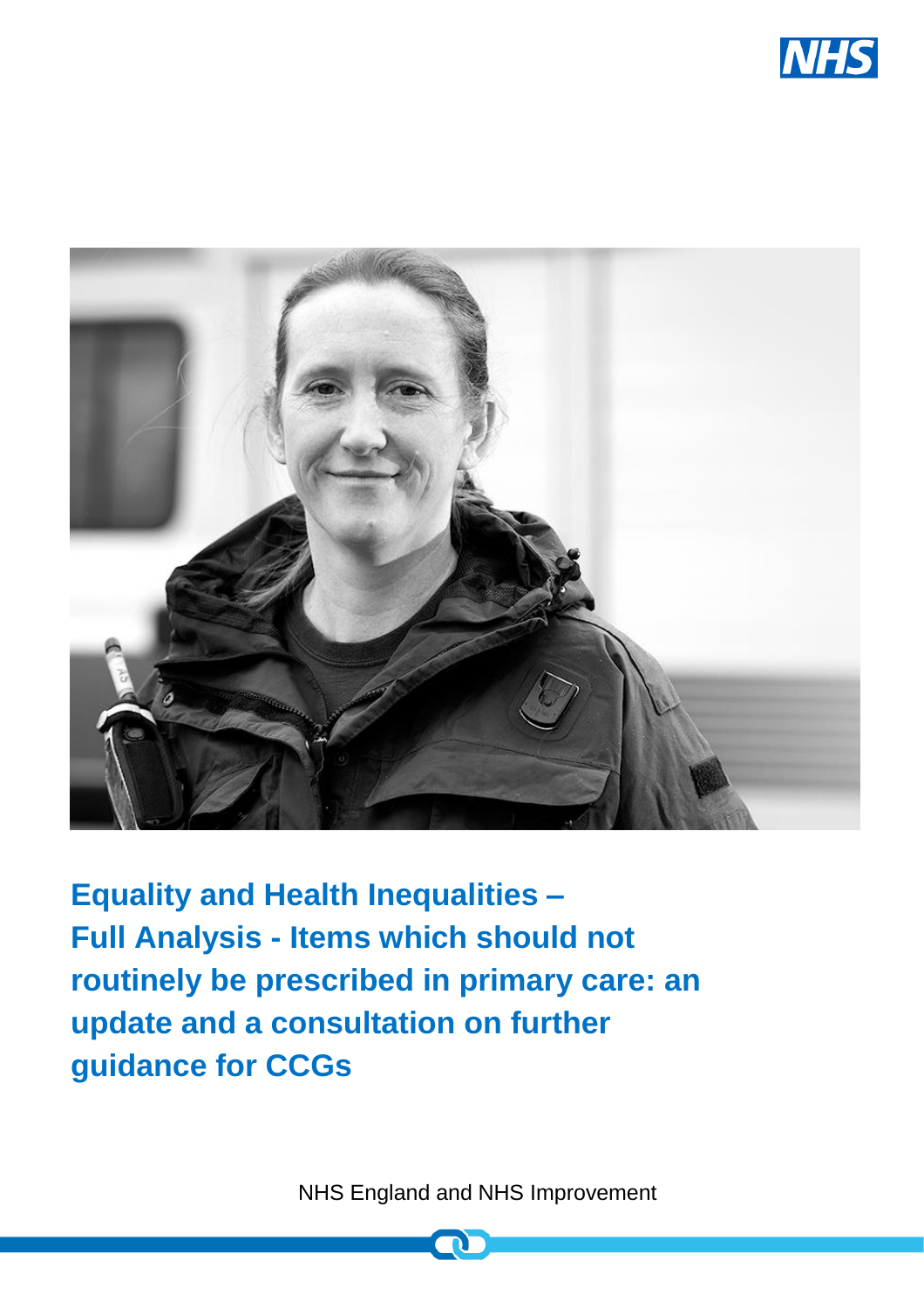## **Document Title: Equalities and Health Inequalities Full Analysis - Items which should not routinely be prescribed in primary care: an update and a consultation on further guidance for CCGs**

Publishing Approval Reference: 000608

Version number: V2

First published: June 2019

To be read in conjunction with the Equalities and Health Inequalities Analysis Guidance, Equality and Health Inequalities Unit, NHS England, July 2016

Classification: OFFICIAL-SENSITIVE: COMMERCIAL

This information can be made available in alternative formats, such as easy read or large print, and may be available in alternative languages, upon request. Please contact NHS England on [england.medicines@nhs.net](file://///ims.gov.uk/data/dh/london/skh/nw098/NHS%20CB/Medical%20Directorate/Medicines,%20Diagnostics%20and%20Personalised%20Medicine%20Policy%20Unit/2016-2017/medicines%20policy/Low%20value%20prescription%20items/Board%20papers/england.medicines@nhs.net)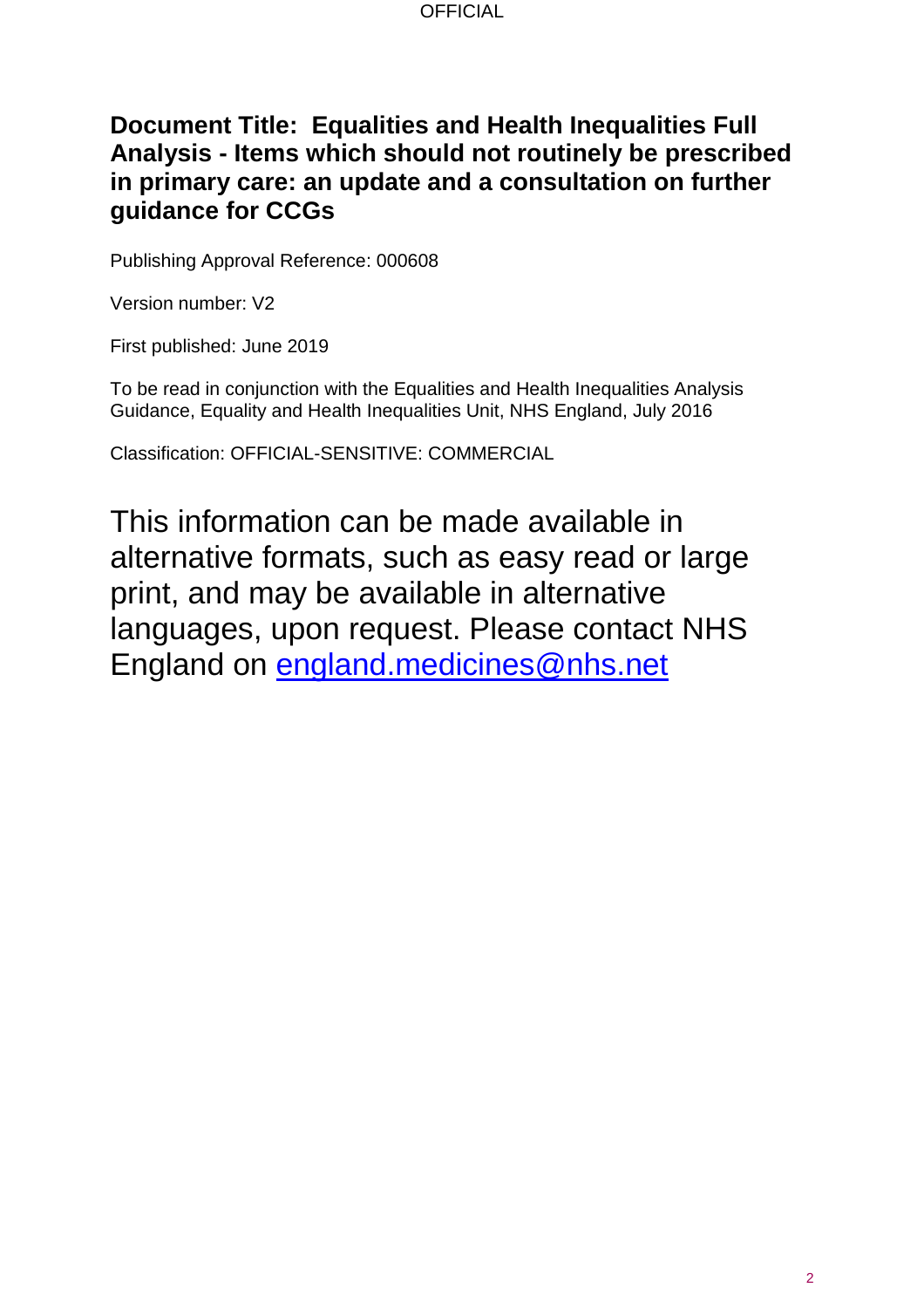## **PART A: General Information**

#### **1. Title of project, programme or work:**

Items which should not routinely be prescribed in primary care: updated guidance for CCGs

### **2. What are the intended outcomes?**

Production of commissioning guidance, in partnership with NHS Clinical Commissioners, to advise CCGs on items which should not be routinely prescribed in primary care. This guidance updates original CCG guidance published in November 2017 for one item only (rubefacients) and includes recommendations for 8 further items which have not previously been included in guidance.

Recommendations categorise items as one of the following;

- Items of low clinical effectiveness, where there is a lack of robust evidence of clinical effectiveness or there are significant safety concerns;
- Items which are clinically effective but where more cost-effective products are available, this includes products that have been subject to excessive price inflation; and/or
- Items which are clinically effective but due to the nature of the product, are deemed a low priority for NHS funding.

An equality and health inequalities – full analysis is also available for the original 18 items which can be accessed [here.](https://www.england.nhs.uk/publication/items-which-should-not-be-routinely-prescribed-in-primary-care-equality-and-health-inequalities-full-analysis/)

## **3. Who will be affected by this project, programme or work?**

- Staff primarily primary care prescribers (e.g. GPs) who prescribe items identified within the commissioning guidance. Other staff groups (e.g. community pharmacy staff, secondary care clinicians) will also be impacted and will have a role to support patients in changes to their therapies.
- Patients those who receive the prescription for items listed in the guidance.
- Partner organisations (e.g. NICE, MHRA etc.). We are using recommendations from partner organisations and they will have a role to play in implementation.

#### **4. Which groups protected by the Equality Act 2010 and/ or groups that face health inequalities are very likely to be affected by this work?**

The nine defined items within the review could potentially be prescribed to anyone in the population requiring them to treat a medical condition, therefore covering all characteristics. The profile of people who are currently being prescribed each item can only be interrogated accurately for age and gender as national prescribing data available from the NHS Business Services Authority (NHS BSA) is only available for these two characteristics. We are therefore only able to demonstrate an accurate patient profile for individual items for these two characteristics. However, we have also used data and responses collected from this consultation to further inform development of the final guidance.

Overall this prescribing data for 2017/18 indicates that all items in the review are prescribed almost equally for males and females.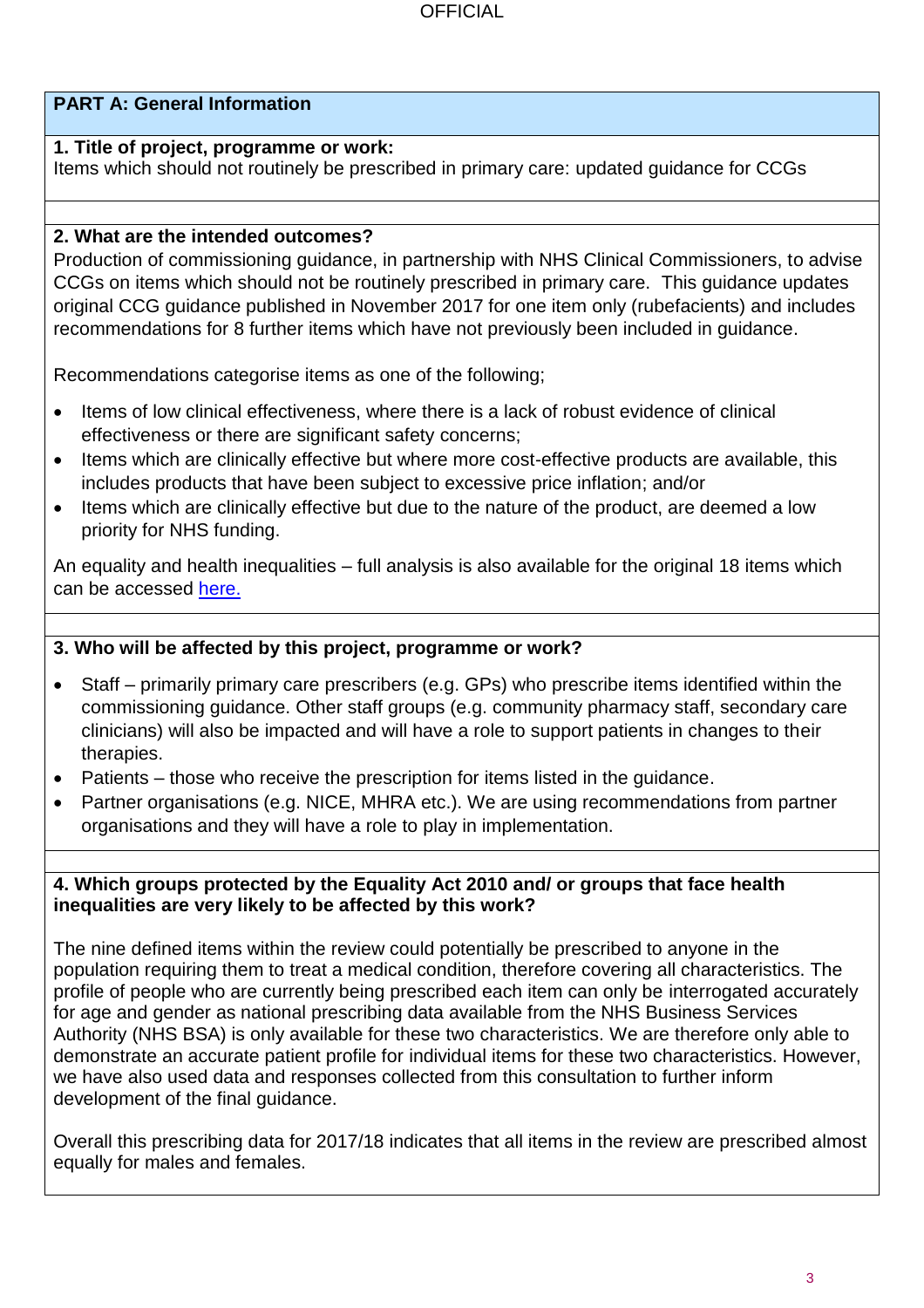Looking at the age profiles of patients prescribed medications in 2017/18 (see 5.1) the items prescribed for cardiovascular conditions and diabetes are more commonly prescribed in patients over the age of 65 years. Bath and shower emollient preparations and silk garments were prescribed most frequently to under 18 year olds, although bath and shower emollient preparations were prescribed in an almost equal proportion to the over 65 year age group.

A literature review was also undertaken to explore the research evidence on patient characteristics within disease areas rather than by individual item. The aim of this exercise was to explore whether particular groups of patients may be affected by the proposals in a more general sense. Full results can be seen in Appendix A. Overall the evidence reflects patterns seen in the prescribing data with no additional indication that specific groups of the population would be adversely impacted by the recommendations.

Some of the items in the review are shown to be unsafe, ineffective or have a more cost-effective alternative. Without review and implementation by CCGs, inequalities to the wider population are likely due to unnecessary variation in prescribing and use of NHS funding on items which are shown to be of low clinical effectiveness. Money used on these products may displace funding on more evidence based and cost-effective treatments. Not undertaking this work could result in inequality for the wider population by not making most effective use of the NHS prescribing budget and NHS budgets more generally.

## **Consultation results**

A 3 month consultation was undertaken from November 2018 – February 2019. This consultation provided an opportunity for views to be provided on the proposals for the update to the recommendations on rubefacients and the 8 new items. Appendix C includes an overview of key themes from the consultation for the 1 update and 8 new items proposed for inclusion in the updated CCG guidance. Relevant themes and results have also been reflected throughout the remainder of this document. The analysis undertaken as part of this equality and health inequalities impact assessment was taken account of when considering the content of the final CCG guidance. It should be noted that the themes highlighted in appendix C should be considered within the wider context of the consultation results and report (see Items which should not routinely be prescribed in primary care consultation report, June 2019).

All consultation results were considered and the clinical working group felt there were no changes required to the proposals to mitigate risk of inequality, although some changes were made to the proposed guidance following the consultation and these are detailed in the final CCG guidance.

## **PART B: Equalities Groups and Health Inequalities Groups**

### **5. Impact of this work for the equality groups listed below.**

Focusing on each equality group listed below (sections 5.1. to 5.9), please answer the following questions:

- a) Does the equality group face discrimination in this work area?
- b) Could the work tackle this discrimination and/or advance equality or good relations?
- c) Could the work assist or undermine compliance with the Public Sector Equality Duty (PSED)?
- d) Does any action need to be taken to address any important adverse impact? If yes, what action should be taken?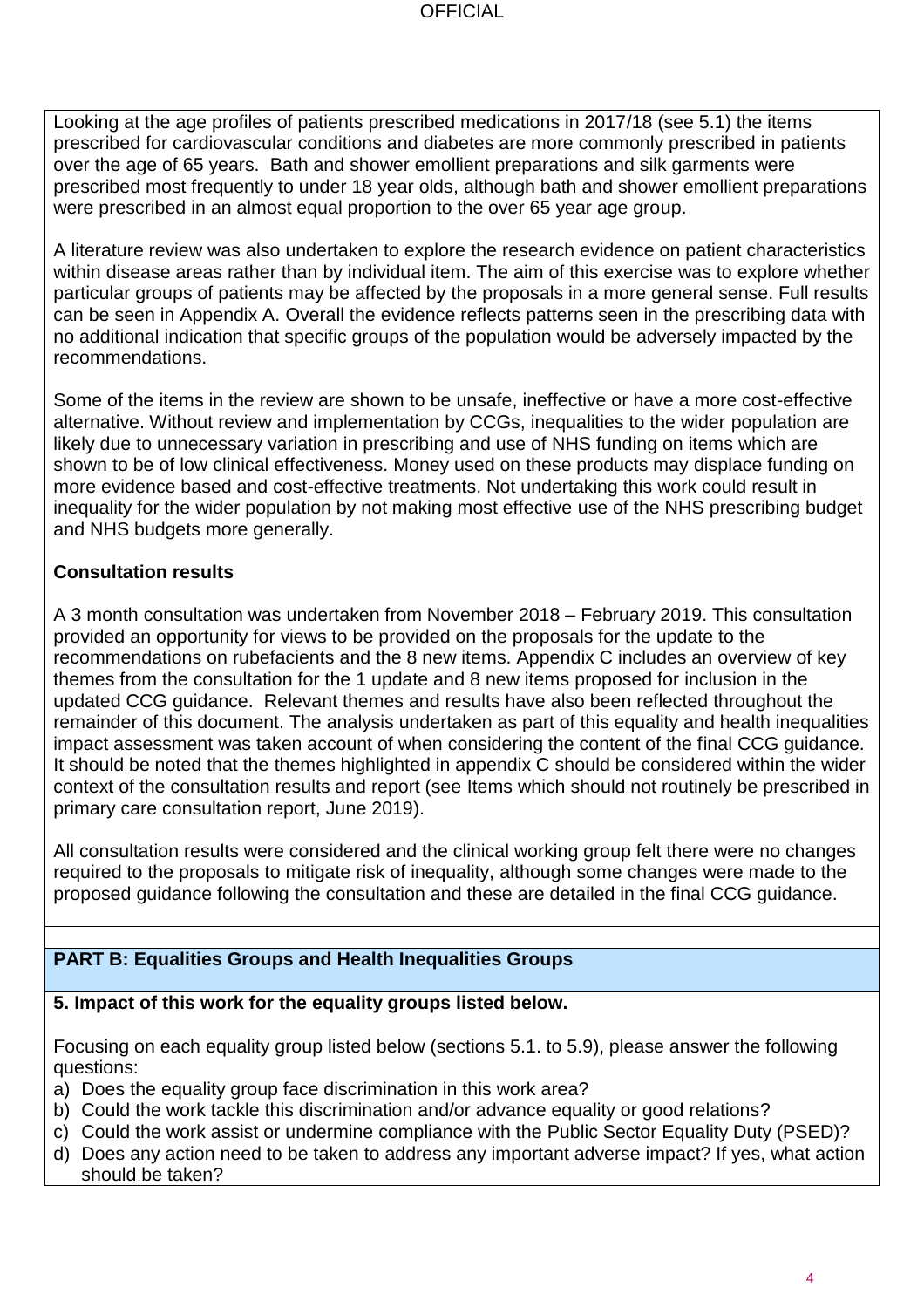e) If you cannot answer these questions what action will be taken and when?

## **5.1. Age**

#### **Does the equality group face discrimination in this work area?**

As people get older they are more likely to be taking prescribed medications, however there is no evidence to suggest that this prescribing is due to discrimination and is more likely due to increasing prevalence of various diseases related to increasing age.

#### Supporting Reference:

<http://content.digital.nhs.uk/catalogue/PUB16076/HSE2013-Ch5-pres-meds.pdf>

#### Percentage of each product taken by different age groups 100%  $90%$ 80% Under 18 70% 60% ■18 to 30 50% ■31 to 44 40% 30% **145 to 64** 20% 65 and over 10%  $0%$ Aliskiren Amiodarone Dronedarone Bath and Minocycline Silk Glucose Needles for Rubefacients **Blood** Pre-Filled shower Garments emollient Testing and Reusable Reagents Insulin Pens preparations Other Cardiovascular Dermatology **Diabetes**

## **Figure 1. NHS BSA prescribing data 2017/18 by age (see appendix B for source data)**

#### **Could the work tackle this discrimination and/or advance equality or good relations?** Looking at the age profiles of patients prescribed the defined items in 2017/18, the items related to

cardiovascular issues, diabetes and the rubefacients were most frequently prescribed to adults aged 45 and over. For the cardiovascular medications, in over 65% of cases, they were prescribed to the 65 year and over age group and no patients aged 30 or lower were prescribed these items.

Bath and shower preparations were prescribed most frequently to the under 18 year old (38%) and the 65 and over age groups (33%). Silk garments were prescribed most frequently to the under 18 year old group (62%). Minocycline prescriptions were also prescribed in an even distribution across all age bands.

As people of increasing age take more prescribed medicines, older people are likely to receive more items included within our proposed guidance on *Items of low clinical effectiveness, where*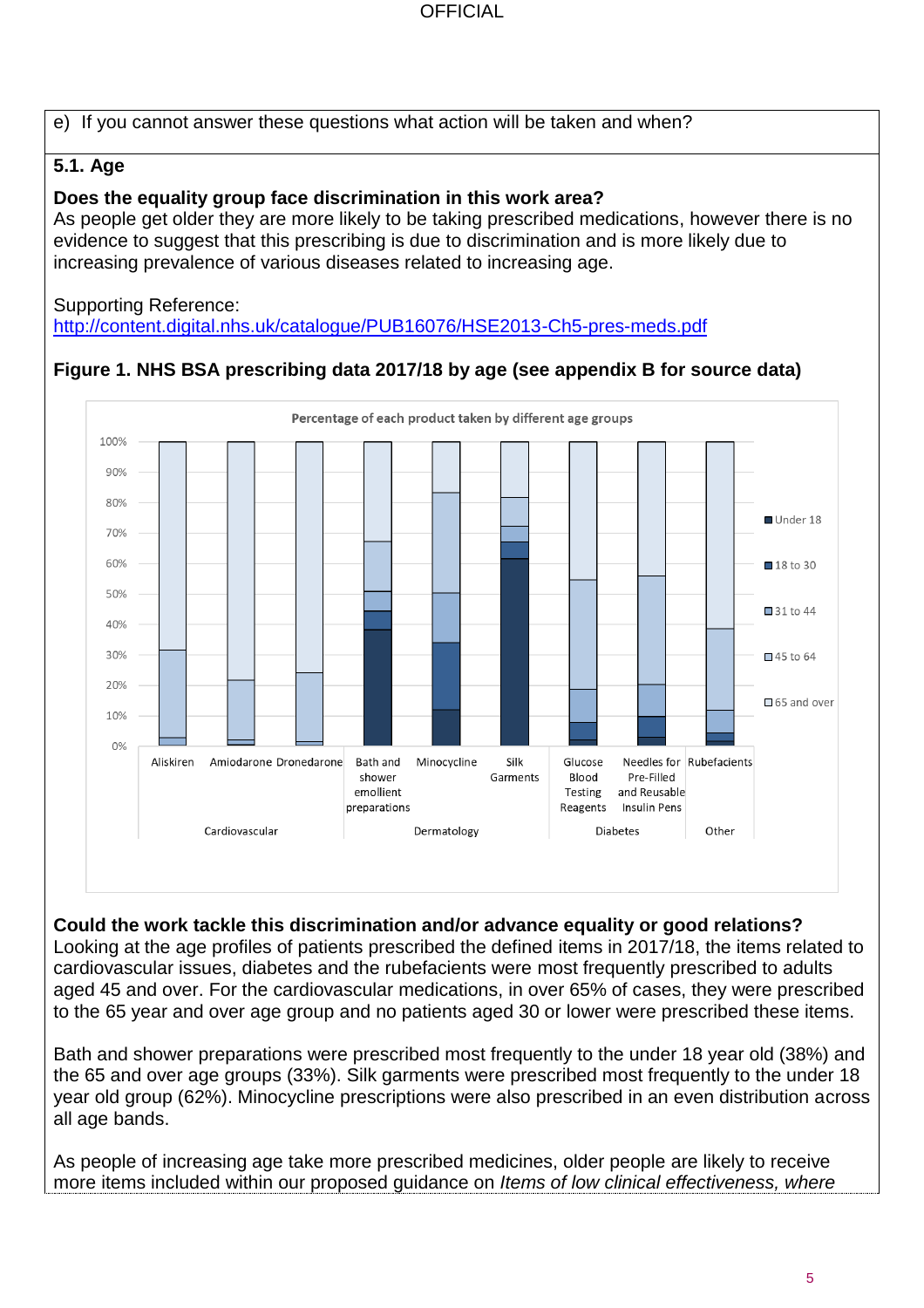*there is a lack of robust evidence of clinical effectiveness or there are significant safety concerns.* This guidance, if adopted by CCGs, should prompt review of these patients' treatments to optimise their treatment with more effective medicines.

During the consultation, responses were monitored to ascertain if there are any unintended consequences on this protected characteristic, see appendix C for results. For those who responded to the online consultation, the demographic analysis of patient age, didn't show a particular difference or stronger view between age groups, with regards to agreeing or disagreeing with the recommendations

When looking at the themes for individual items from the consultation, the following themes relating to age were reported by respondents:

- Elderly patients who are more likely to be prescribed amiodarone and dronedarone.
- Impact of the recommendations for bath and shower preparations for dry and pruritic skin conditions on children with eczema.
- Bath and shower preparations for dry and pruritic skin conditions consider impact on vulnerable age groups (e.g. young children and the elderly).

There was no indication from the wider consultation results that the proposals would result in people of particular ages experiencing inequalities in access to healthcare or health outcomes.

### **Could the work assist or undermine compliance with the Public Sector Equality Duty (PSED)?**

This work could assist in potentially reducing harm caused to patients by certain prescribed items which older and younger people are more likely to receive. The recommendations for bath and shower preparations recommend an alternative product where appropriate.

#### **Does any action need to be taken to address any important adverse impact? If yes, what action should be taken?**

During the 3 month consultation, communications and engagement activities were undertaken with specific patient groups and charities to ensure that people of age groups who may be more widely represented were adequately able to respond to the consultation. During the consultation, responses were monitored to ascertain if there were any unintended consequences on the protected characteristic.

CCGs will also be required to assess the impact on their population with regard to the particular demographics of the population they serve. We expect CCGs to take the proposed guidance into account in formulating local polices, and for prescribers to reflect local policies in their prescribing practice. The guidance does not remove the clinical discretion of the prescriber in accordance with their professional duties.

CCGs still need to take individual decisions on implementation locally, ensuring they take into account their legal duties to advance equality and have regard to reducing health inequalities.

## **5.2. Disability**

### **Does the equality group face discrimination in this work area?**

There is no routinely collected data on prescribing and disability so we cannot definitively assess fully at a national level.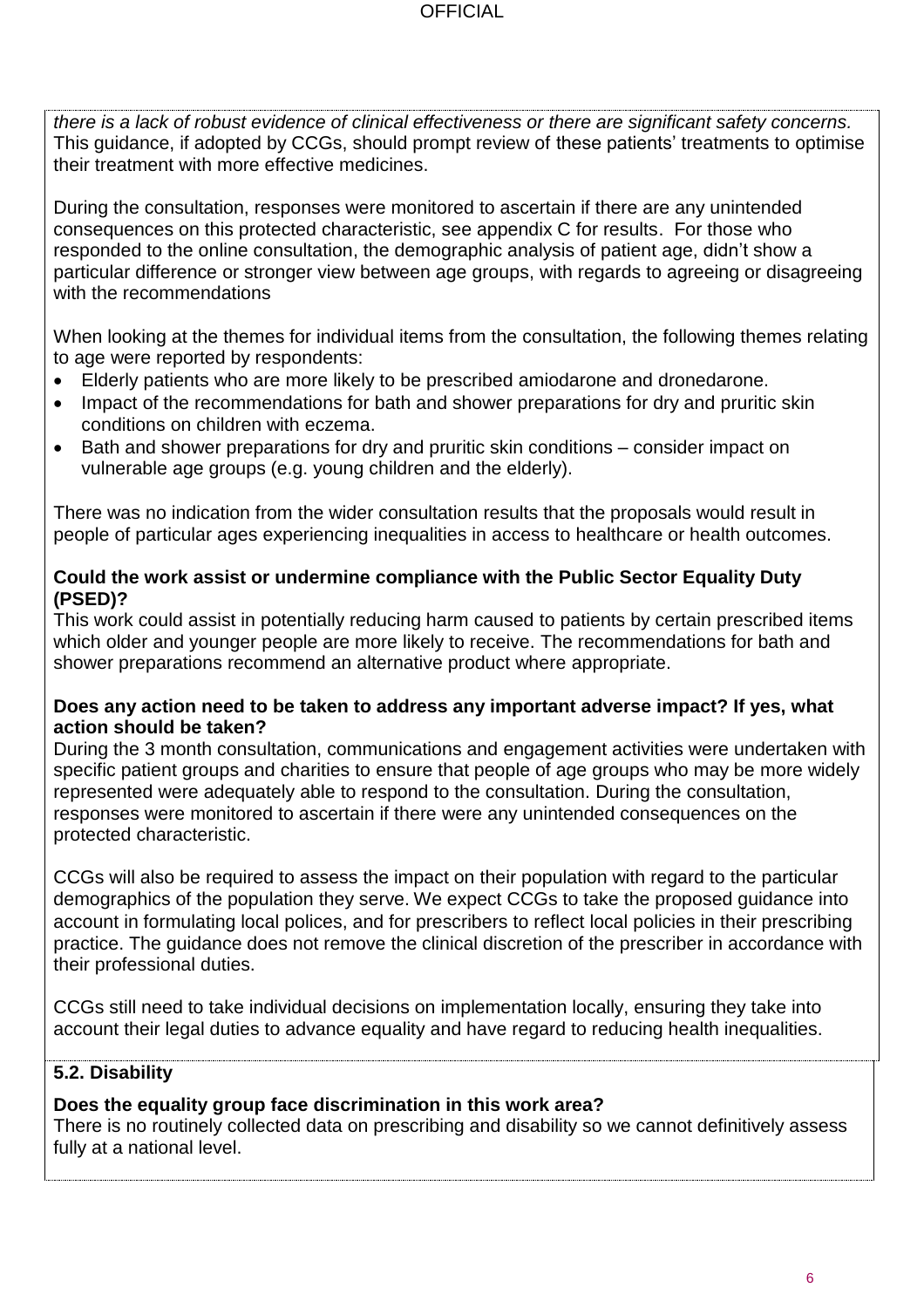During the consultation, responses were monitored to ascertain if there are any unintended consequences on this protected characteristic, see appendix C for results. For those who responded to the online consultation, a higher proportion of patients who reported having a disability disagreed with our recommendations for specific items, compared to those who did not have a disability. These items included: Bath and shower preparations for dry and pruritic skin conditions, blood glucose testing strips, dronedarone, needles for pre-filled insulin pens and rubefacients.

There was no indication from the wider consultation results that the proposals would result in people with disabilities experiencing inequalities in access to healthcare or health outcomes.

**Could the work tackle this discrimination and/or advance equality or good relations?**  Medication reviews could be used as an opportunity to optimise medical treatment for people with disabilities.

#### **Could the work assist or undermine compliance with the Public Sector Equality Duty (PSED)?**

These medication reviews could assist in potentially reducing harm caused to patients by certain medicines (not necessarily included in this guidance) which people with a disability are more likely to receive.

#### **Does any action need to be taken to address any important adverse impact? If yes, what action should be taken?**

During the 3 month consultation communications and engagement activities were undertaken with specific patient groups and charities to ensure that people with and without disabilities, were adequately able to respond to the consultation.

CCGs will also be required to assess the impact on their population with regard to the particular demographics of the population they serve. We expect CCGs to take the guidance into account in formulating local polices, and for prescribers to reflect local policies in their prescribing practice. The guidance does not remove the clinical discretion of the prescriber in accordance with their professional duties. CCGs still need to take individual decisions on implementation locally, ensuring they take into account their legal duties to advance equality and have regard to reducing health inequalities.

### **5.3. Gender reassignment**

### **Does the equality group face discrimination in this work area?**

There is no routinely collected data on prescribing and gender reassignment so we cannot definitively assess, at a national level, how many people will be affected.

**Could the work tackle this discrimination and/or advance equality or good relations?** Medication reviews could be used as an opportunity to optimise medical treatment for people who have undergone gender reassignment.

#### **Could the work assist or undermine compliance with the Public Sector Equality Duty (PSED)?**

This work could assist in potentially reducing harm caused to patients by certain prescribed items which people who have undergone gender reassignment are more likely to receive.

7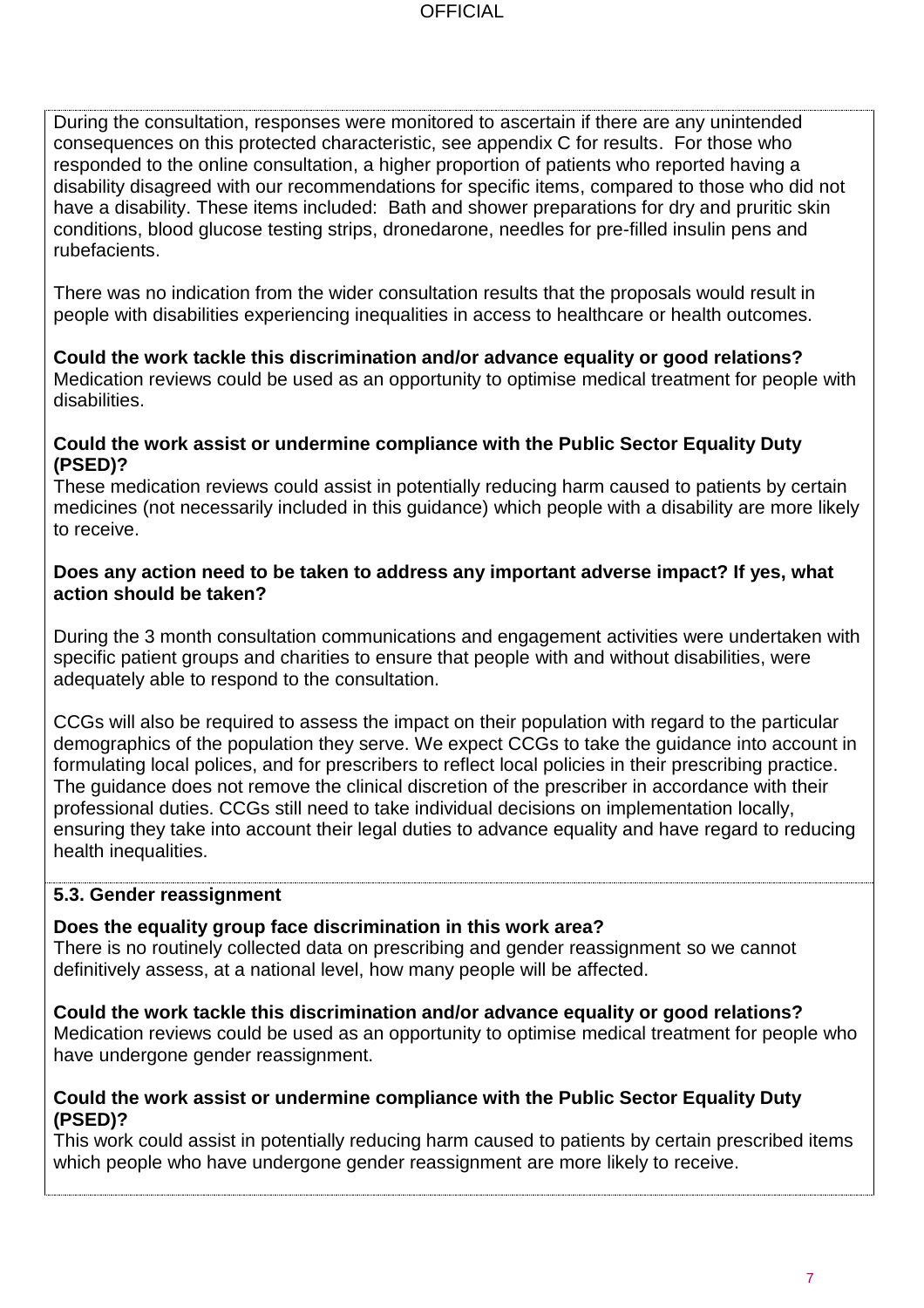## **Does any action need to be taken to address any important adverse impact? If yes, what action should be taken?**

During the 3 month consultation communications and engagement activities were undertaken with specific patient groups and charities to ensure that people with this protected characteristic, were adequately able to respond to the consultation.

CCGs will also be required to assess the impact on their population with regard to the particular demographics of the population they serve. We expect CCGs to take the guidance into account in formulating local polices, and for prescribers to reflect local policies in their prescribing practice. The guidance does not remove the clinical discretion of the prescriber in accordance with their professional duties. CCGs still need to take individual decisions on implementation locally, ensuring they take into account their legal duties to advance equality and have regard to reducing health inequalities.

### **5.4. Marriage and civil partnership**

### **Does the equality group face discrimination in this work area?**

There is no routinely collected data on prescribing and marriage/civil partnership so we cannot definitively assess, at a national level, how many people in a marriage/civil partnership will be affected. No link between prescribing and marriage/civil partnership has been identified.

## **Could the work tackle this discrimination and/or advance equality or good relations?**

Medication reviews could be used as an opportunity to optimise medical treatment for people who are married or in a civil partnership.

#### **Could the work assist or undermine compliance with the Public Sector Equality Duty (PSED)?**

This work could assist in potentially reducing harm caused to patients by certain prescribed items which people who are married or in a civil partnership are more likely to receive.

#### **Does any action need to be taken to address any important adverse impact? If yes, what action should be taken?**

During the 3 month consultation, communications and engagement activities were undertaken with specific patient groups and charities to ensure that people with this protected characteristic, were adequately able to respond to the consultation.

CCGs will also be required to assess the impact on their population with regard to the particular demographics of the population they serve. We expect CCGs to take the guidance into account in formulating local polices, and for prescribers to reflect local policies in their prescribing practice. The guidance does not remove the clinical discretion of the prescriber in accordance with their professional duties. CCGs still need to take individual decisions on implementation locally, ensuring they take into account their legal duties to advance equality and have regard to reducing health inequalities.

### **5.5. Pregnancy and maternity**

## **Does the equality group face discrimination in this work area?**

There is no routinely collected data on prescribing and pregnancy/maternity so we cannot definitively assess, at a national level, how many people who are pregnant or who have had a baby will be affected.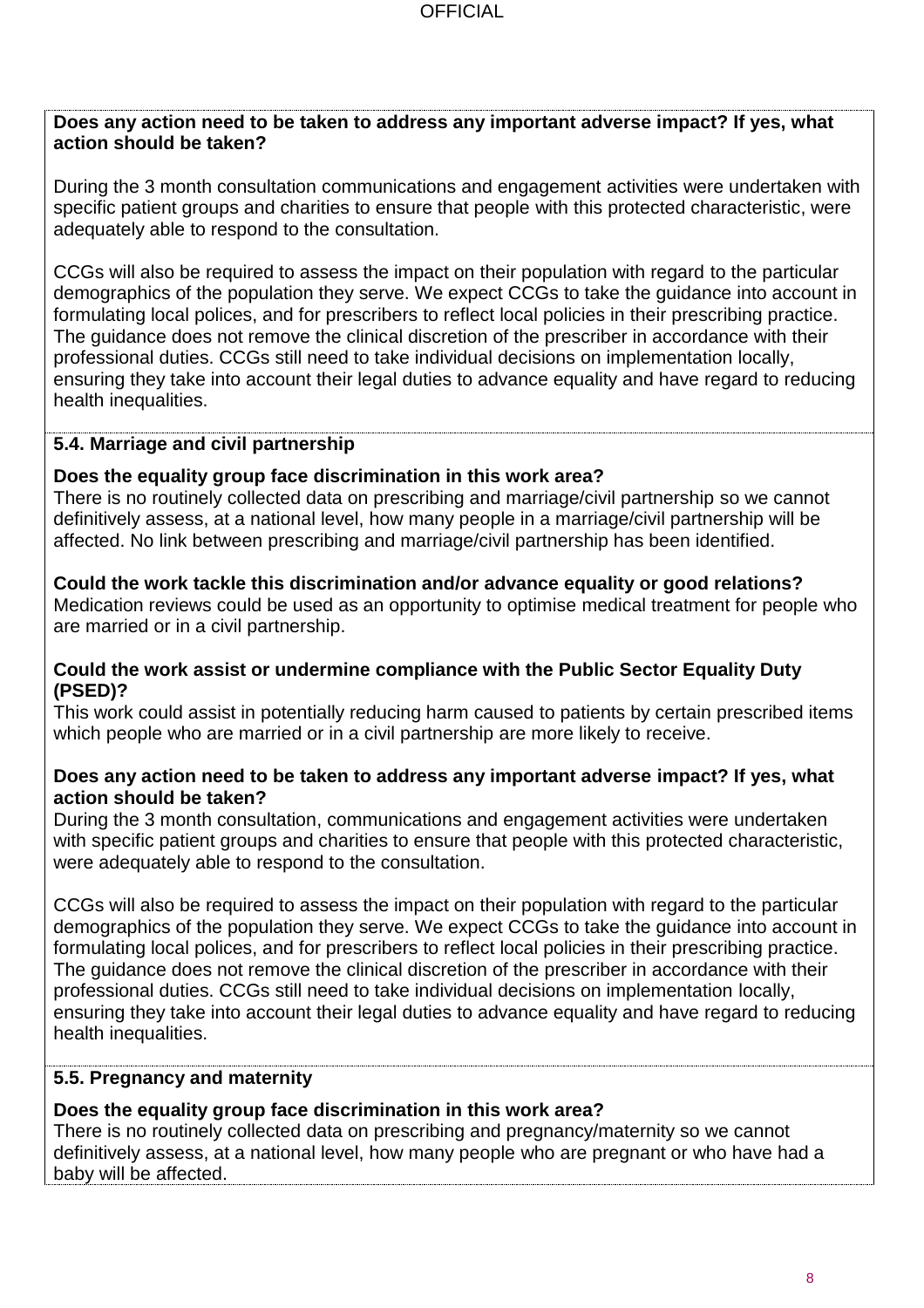None of the items proposed in the guidance are used for conditions that are closely related to pregnancy or maternity. We expect prescribers will use medications *Summary of Product Characteristics* to inform treatment if any of these medicines are going to be used and prescribe accordingly.

**Could the work tackle this discrimination and/or advance equality or good relations?** Medication reviews could be used as an opportunity to optimise medical treatment for people who are pregnant or who have had a baby.

#### **Could the work assist or undermine compliance with the Public Sector Equality Duty (PSED)?**

This work could assist in potentially reducing harm caused to patients by certain prescribed items which people who are pregnant or who have had a baby are more likely to receive.

#### **Does any action need to be taken to address any important adverse impact? If yes, what action should be taken?**

During the 3 month consultation, communications and engagement activities were undertaken with specific patient groups and charities to ensure that people with this protected characteristic, were adequately able to respond to the consultation.

CCGs will also be required to assess the impact on their population with regard to the particular demographics of the population they serve. We expect CCGs to take the guidance into account in formulating local polices, and for prescribers to reflect local policies in their prescribing practice. The guidance does not remove the clinical discretion of the prescriber in accordance with their professional duties. CCGs still need to take individual decisions on implementation locally, ensuring they take into account their legal duties to advance equality and have regard to reducing health inequalities.

### **5.6. Race**

### **Does the equality group face discrimination in this work area?**

There is no routinely collected data on prescribing and race so we cannot definitively assess, at a national level, how many people will be affected. Although there is an indication that the prevalence of type 2 diabetes is more prevalent for particular ethnic groups, the draft recommendation for these items is that a prescriber should offer a more cost-effective substitution rather than deprescribe.

**Could the work tackle this discrimination and/or advance equality or good relations?** Medication reviews could be used as an opportunity to optimise medical treatment for people of all races.

During the consultation, responses were monitored to ascertain if there are any unintended consequences on this protected characteristic, see appendix C for results. For those who responded to the online consultation, the demographic analysis of race for those who had reported this, didn't show a particular difference or stronger view between different races.

When looking at the themes for individual items from the consultation, the following themes relating to race were reported by respondents:

Need to consider the impact on groups with increased prevalence of diabetes (e.g. ethnic minorities).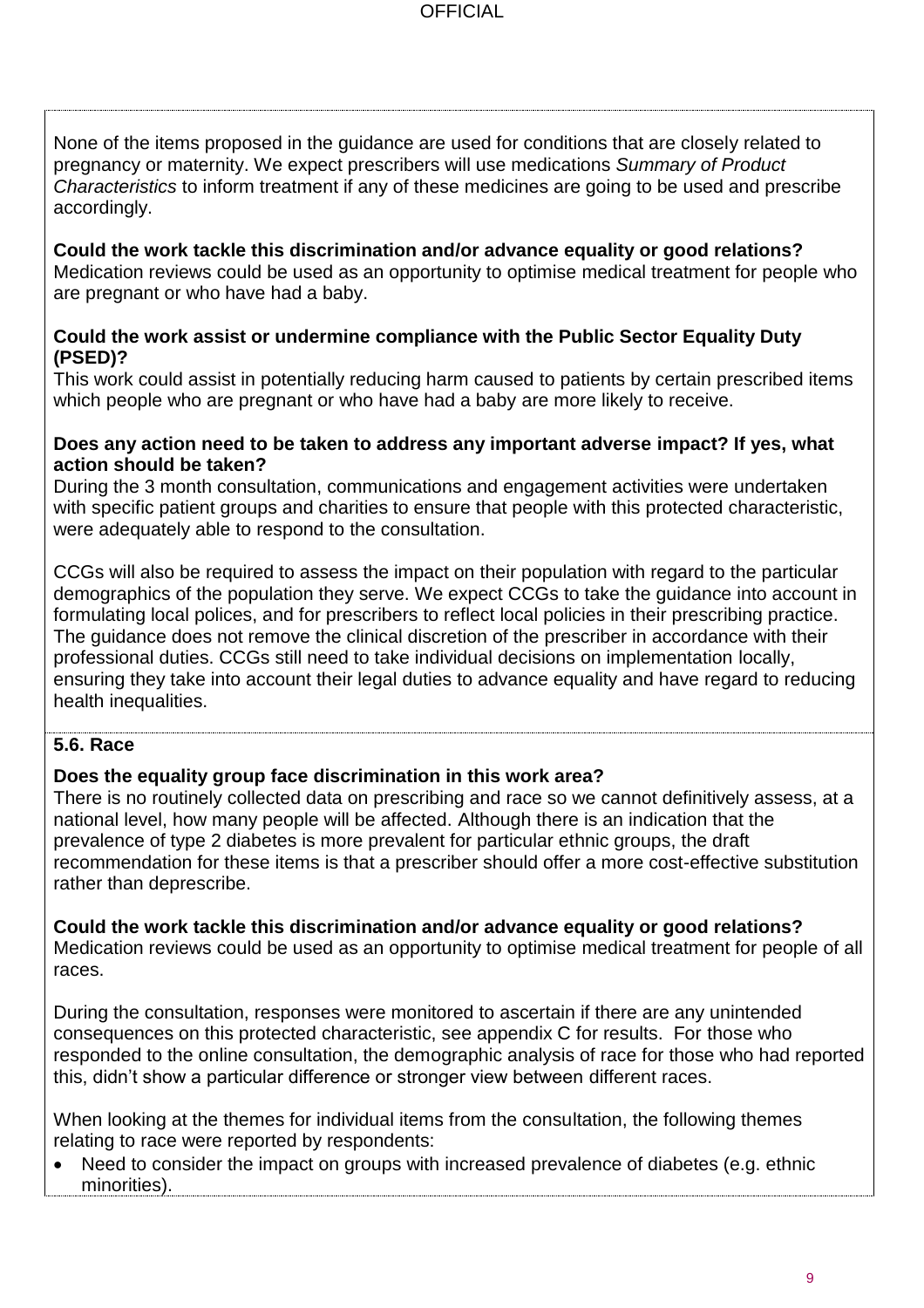• Bath and shower preparations - proposal will disproportionately affect ethnic minorities.

There was no indication from the wider consultation results that the proposals would result in any particular race experiencing inequalities in access to healthcare or health outcomes.

#### **Could the work assist or undermine compliance with the Public Sector Equality Duty (PSED)?**

This work could assist in potentially reducing harm caused by prescribed items to patients of all races.

#### **Does any action need to be taken to address any important adverse impact? If yes, what action should be taken?**

During the 3 month consultation, communications and engagement activities were undertaken with specific patient groups and charities to ensure that people of all races, were adequately able to respond to the consultation.

CCGs will also be required to assess the impact on their population with regard to the particular demographics of the population they serve. We expect CCGs to take the guidance into account in formulating local polices, and for prescribers to reflect local policies in their prescribing practice. The guidance does not remove the clinical discretion of the prescriber in accordance with their professional duties. CCGs still need to take individual decisions on implementation locally, ensuring they take into account their legal duties to advance equality and have regard to reducing health inequalities.

## **5.7. Religion or belief**

### **Does the equality group face discrimination in this work area?**

There is no routinely collected data on prescribing and religious belief so we cannot definitively assess, at a national level, how many people will be affected. We have not identified any religious belief that would make a patient more or less likely to receive the items included in the guidance.

**Could the work tackle this discrimination and/or advance equality or good relations?** Medication reviews could be used as an opportunity to optimise medical treatment for people of all religious beliefs.

During the consultation, responses were monitored to ascertain if there are any unintended consequences on this protected characteristic, see appendix C for results. For those who responded to the online consultation, the demographic analysis of religion and belief for those who had reported this, didn't show a particular difference or stronger view between those with different relions of beliefs.

#### **Could the work assist or undermine compliance with the Public Sector Equality Duty (PSED)?**

This work could assist in potentially reducing harm caused by prescribed items to patients of all religious beliefs.

**Does any action need to be taken to address any important adverse impact? If yes, what action should be taken?**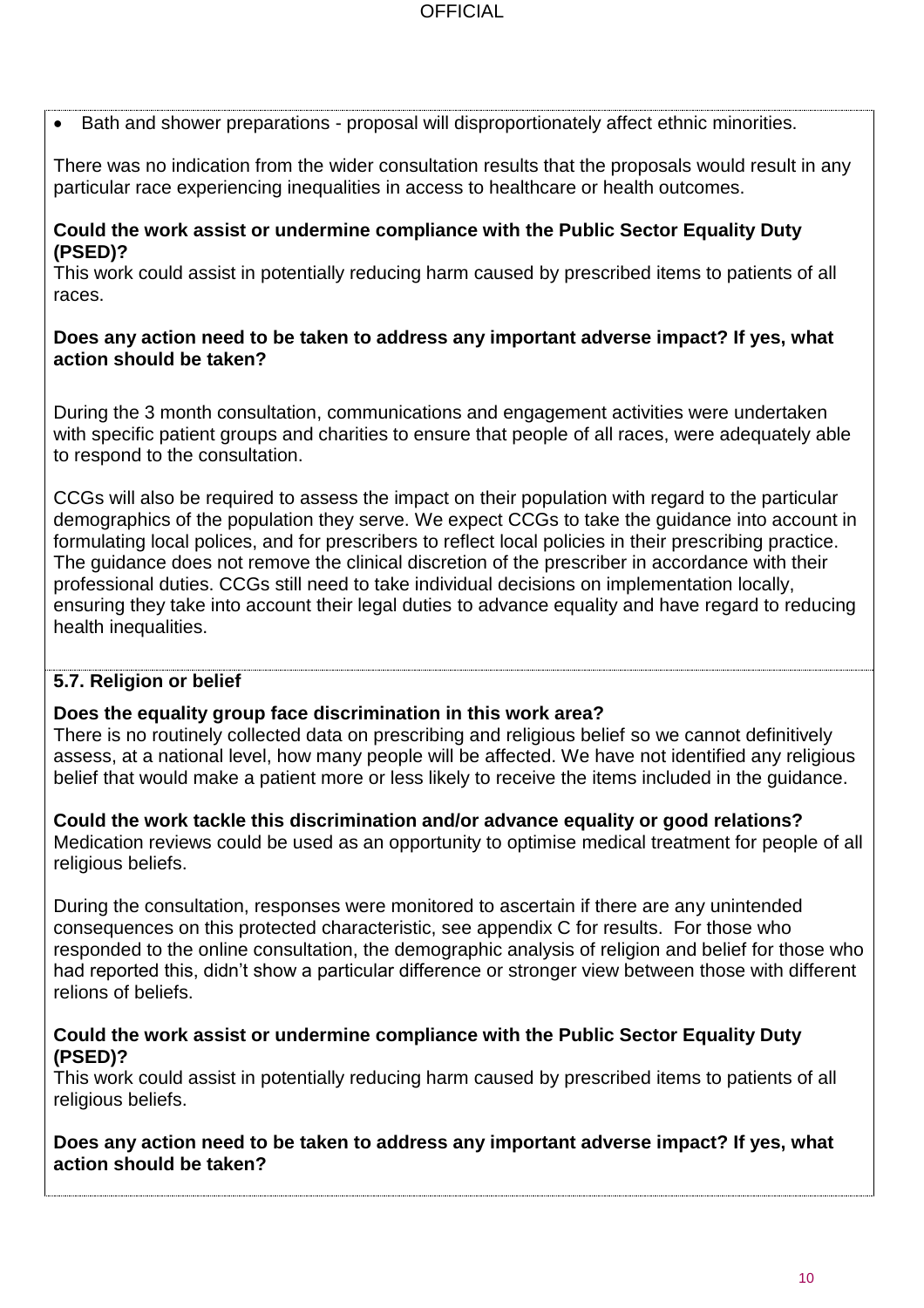During the 3 month consultation, communications and engagement activities were undertaken with specific patient groups and charities to ensure that people of all religions and beliefs, were adequately able to respond to the consultation.

CCGs will also be required to assess the impact on their population with regard to the particular demographics of the population they serve. We expect CCGs to take the guidance into account in formulating local polices, and for prescribers to reflect local policies in their prescribing practice. The guidance does not remove the clinical discretion of the prescriber in accordance with their professional duties. CCGs still need to take individual decisions on implementation locally, ensuring they take into account their legal duties to advance equality and have regard to reducing health inequalities.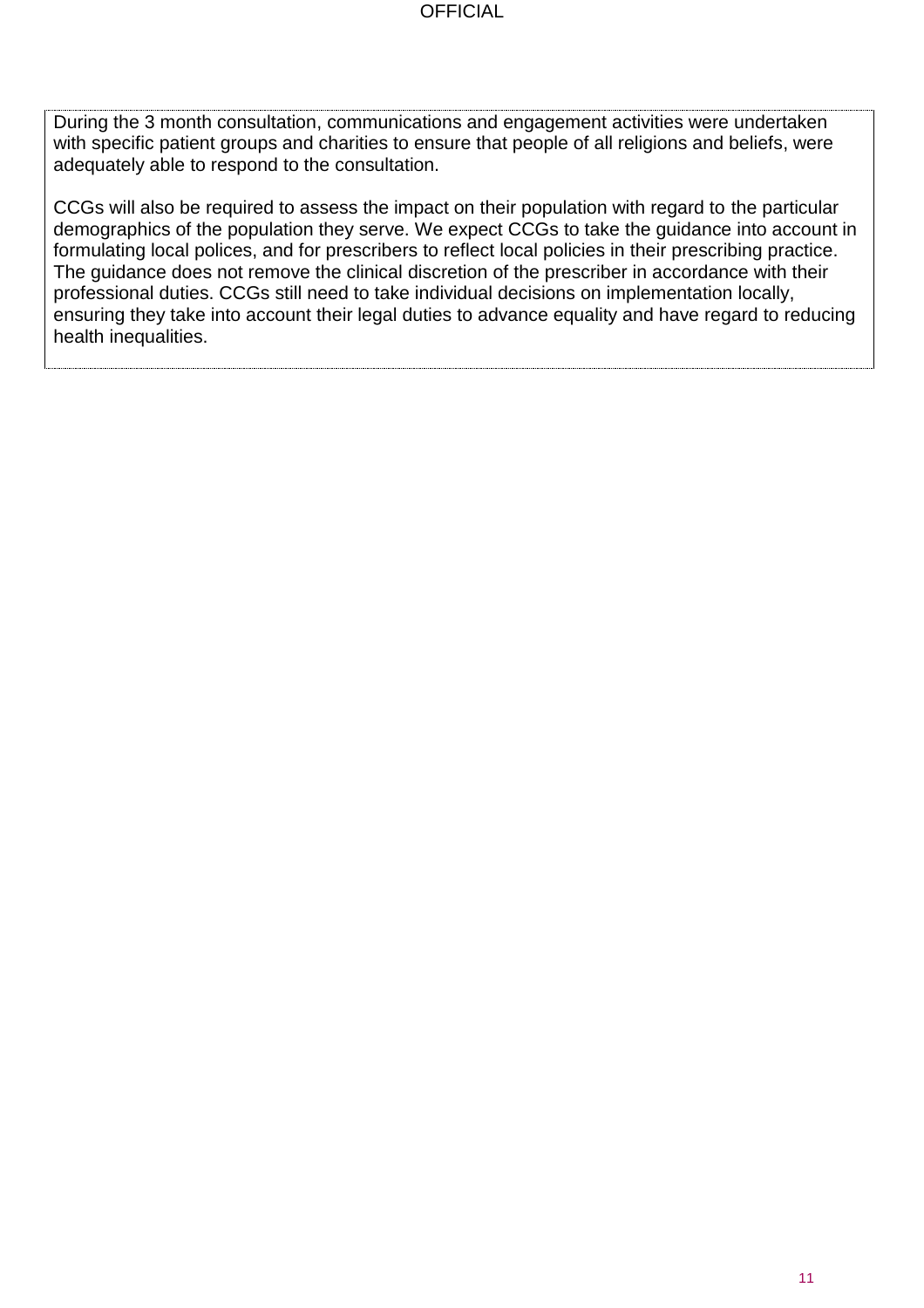## **5.8. Sex or gender**

## **Does the equality group face discrimination in this work area?**

Nationally approximately 43% of men and 50% of women take at least one prescribed medicine. This proportion is higher among young women than young men, but increases more sharply with age in men than women. Overall 22% of men and 24% of women report that they take at least three prescribed medicines; although this proportion increases with age it does not vary by sex.

Source:

<http://content.digital.nhs.uk/catalogue/PUB16076/HSE2013-Ch5-pres-meds.pdf>



## **Figure 2. NHS BSA prescribing data 2017/18 by gender (see appendix B for source data)**

**Could the work tackle this discrimination and/or advance equality or good relations?** Overall this prescribing data for 2017/18 indicates approximately the same amount of females (50.4%) and males (49.6%) were prescribed the items. This indicates that medication reviews and potential deprescribing may be required equally for males and females.

This guidance, if adopted by CCGs, should prompt review of treatments meaning more people will receive reviews to optimise their treatment from the groups above.

#### **Could the work assist or undermine compliance with the Public Sector Equality Duty (PSED)?**

During the consultation, responses were monitored to ascertain if there are any unintended consequences on this protected characteristic, see appendix C for results. For those who responded to the online consultation, the demographic analysis for those who had reported their gender didn't show a particular difference or stronger view between different genders.

12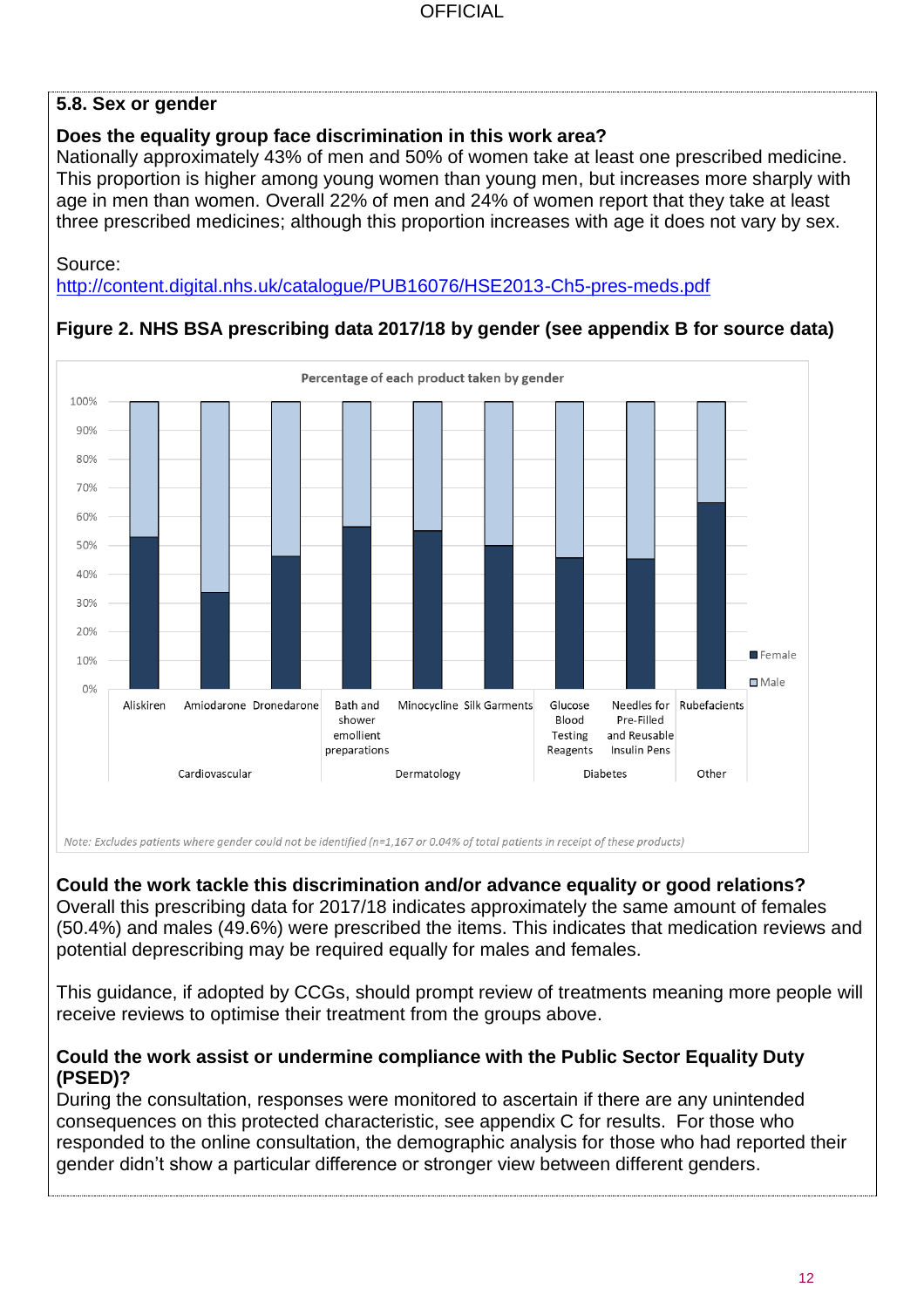When looking at the themes for individual items from the consultation, the following themes relating to gender were reported by respondents:

• Blood glucose testing strips - proposal will affect women more than men.

There was no indication from the wider consultation results that the proposals would result in any particular gender experiencing inequalities in access to healthcare or health outcomes. There is the potential that it could assist in potentially reducing harm caused by certain prescribed items which particular genders are more likely to receive.

#### **Does any action need to be taken to address any important adverse impact? If yes, what action should be taken?**

During the 3 month consultation, communications and engagement activities were undertaken with specific patient groups and charities to ensure that people of all genders, were adequately able to respond to the consultation.

CCGs will also be required to assess the impact on their population with regard to the particular demographics of the population they serve. We expect CCGs to take the guidance into account in formulating local polices, and for prescribers to reflect local policies in their prescribing practice. The guidance does not remove the clinical discretion of the prescriber in accordance with their professional duties. CCGs still need to take individual decisions on implementation locally, ensuring they take into account their legal duties to advance equality and have regard to reducing health inequalities.

### **5.9. Sexual orientation**

#### **Does the equality group face discrimination in this work area?**

There is no routinely collected data on prescribing and sexual orientation so we cannot definitively assess, at a national level, how many people will be affected. There is no established link between the prescribing of items proposed in this guidance and sexual orientation.

**Could the work tackle this discrimination and/or advance equality or good relations?** Medication reviews could be used as an opportunity to optimise medical treatment for people of all sexual orientations.

#### **Could the work assist or undermine compliance with the Public Sector Equality Duty (PSED)?**

This work could assist in potentially reducing harm caused by prescribed items to patients of all sexual orientations.

#### **Does any action need to be taken to address any important adverse impact? If yes, what action should be taken?**

During the 3 month consultation, communications and engagement activities were undertaken with specific patient groups and charities to ensure that people of all sexual orientations, were adequately able to respond to the consultation.

CCGs will also be required to assess the impact on their population with regard to the particular demographics of the population they serve. We expect CCGs to take the guidance into account in formulating local polices, and for prescribers to reflect local policies in their prescribing practice.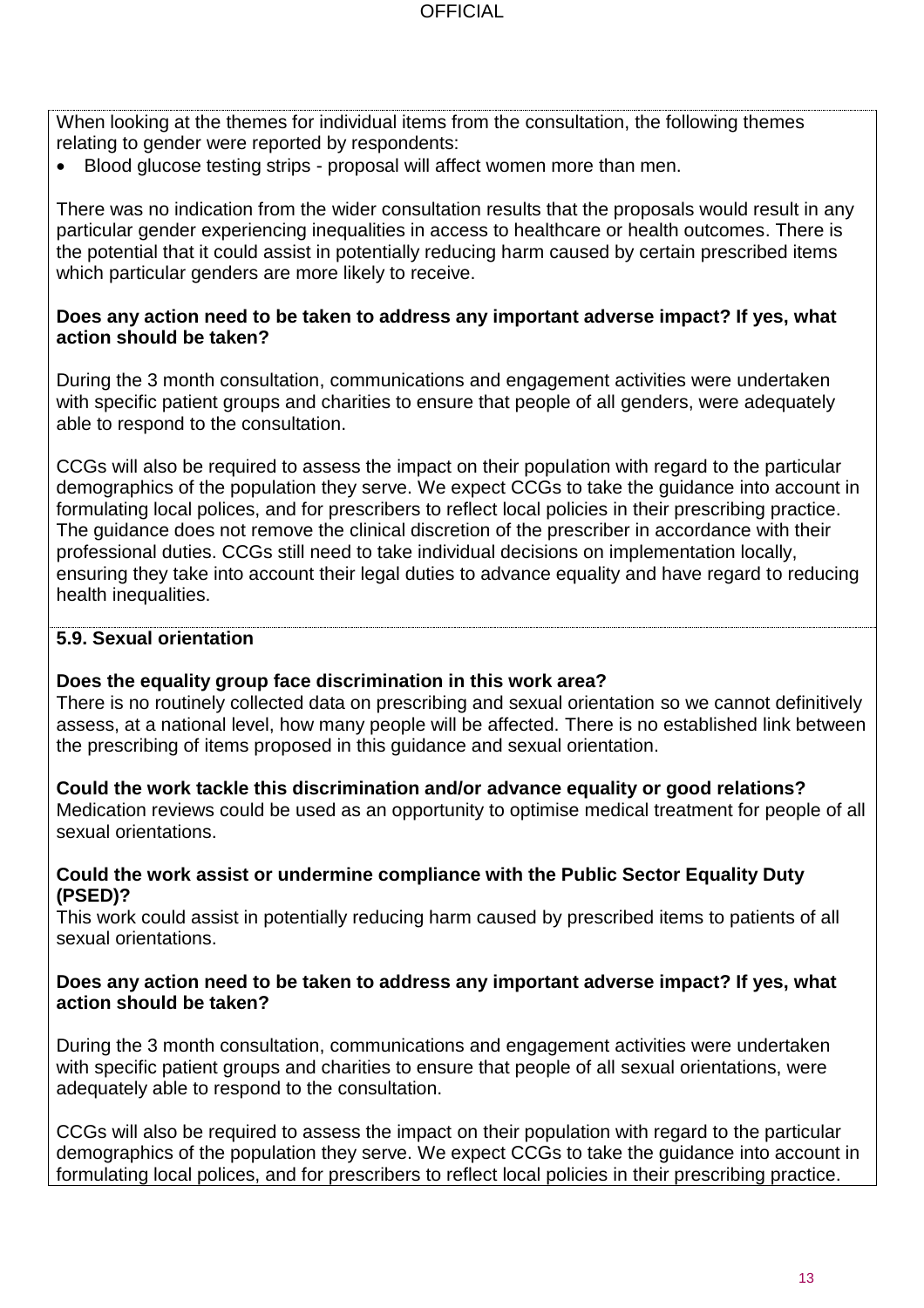The guidance does not remove the clinical discretion of the prescriber in accordance with their professional duties. CCGs still need to take individual decisions on implementation locally, ensuring they take into account their legal duties to advance equality and have regard to reducing health inequalities.

#### **6. Implications of our work for the health inclusion groups listed below.**

Focusing on the work described in sections 1 and 2, in relation to each health inclusion group listed below (Sections 6.1. To 6.12), and any others relevant to your work<sup>1</sup>, please answer the following questions:

- f) Does the health inclusion group experience inequalities in access to healthcare?
- g) Does the health inclusion group experience inequalities in health outcomes?
- h) Could the work be used to tackle any identified inequalities in access to healthcare or health outcomes?
- i) Could the work assist or undermine compliance with the duties to reduce health inequalities?
- j) Does any action need to be taken to address any important adverse impact? If yes, what action should be taken?
- k) As some of the health inclusion groups overlap with equalities groups you may prefer to also respond to these questions about a health inclusion group when responding to 5.1 to 5.9. That is fine; please just say below if that is what you have done.
- l) If you cannot answer these questions what action will be taken and when?

#### **6.1. Alcohol and / or drug misusers**

None of the items in the review are specifically used to support the treatment of patients suffering alcohol or drug misuse. There is no data available on the prevalence of alcohol or drug users who are currently prescribed the items in the review. There was no indication from the consultation results that the proposals would result in this health inclusion group experiencing inequalities in access to healthcare or health outcomes.

#### **6.2. Asylum seekers and /or refugees**

There is no data available on the prevalence of asylum seekers and/or refugees who are currently prescribed the items in the review. There was no indication from the consultation results that the proposals would result in this health inclusion group experiencing inequalities in access to healthcare or health outcomes

#### **6.3. Carers**

There is no data available on the prevalence of carers who are currently prescribed the items in the review. There was a theme from the consultation highlighting the need to consider the impact on carers in managing treatment. There was no indication from the consultation results that the proposals would result in this health inclusion group experiencing inequalities in access to healthcare or health outcomes.

#### **6.4. Ex-service personnel / veterans**

There is no data available on the prevalence of ex-service personnel / veterans who are currently prescribed the items in the review. There was no indication from the consultation results that the

 $\overline{a}$ <sup>1</sup> Our guidance document explains the meaning of these terms if you are not familiar with the language.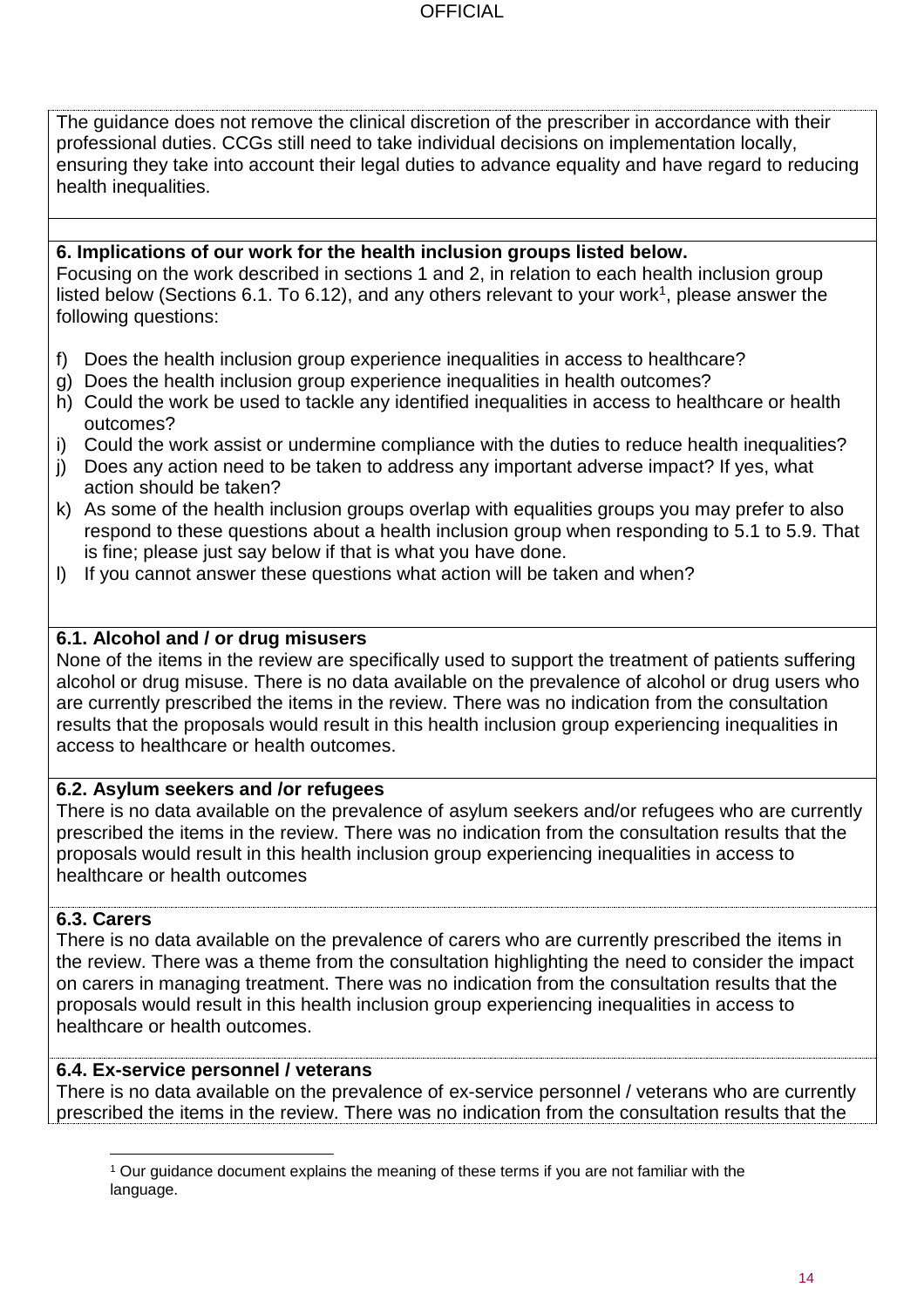proposals would result in this health inclusion group experiencing inequalities in access to healthcare or health outcomes.

## **6.5. Those who have experienced Female Genital Mutilation (FGM)**

There is no data available on the prevalence of those who have experienced Female Genital Mutilation (FGM) who are currently prescribed the items in the review. There was no indication from the consultation results that the proposals would result in this health inclusion group experiencing inequalities in access to healthcare or health outcomes.

### **6.6. Gypsies, Roma and travellers**

There is no data available on the prevalence of Gypsies, Roma and travellers who are currently prescribed the items in the review. There was no indication from the consultation results that the proposals would result in this health inclusion group experiencing inequalities in access to healthcare or health outcomes.

## **6.7. Homeless people and rough sleepers**

There is no data available on the prevalence of homeless people and rough sleepers who are currently prescribed the items in the review. There was no indication from the consultation results that the proposals would result in this health inclusion group experiencing inequalities in access to healthcare or health outcomes.

### **6.8. Those who have experienced human trafficking or modern slavery**

There is no data available on the prevalence of those who have experienced human trafficking or modern slavery who are currently prescribed the items in the review. There was no indication from the consultation results that the proposals would result in this health inclusion group experiencing inequalities in access to healthcare or health outcomes.

### **6.9. Those living with mental health issues**

None of the medicines in the review are specifically used in the treatment of mental health conditions. There is no data available on the prevalence of people with mental health conditions who are currently prescribed the items in the review. There was no indication from the consultation results that the proposals would result in this health inclusion group experiencing inequalities in access to healthcare or health outcomes.

## **6.10.Sex workers**

There is no data available on the prevalence of sex workers who are currently prescribed the items in the review. There was no indication from the consultation results that the proposals would result in this health inclusion group experiencing inequalities in access to healthcare or health outcomes.

### **6.11.Trans people or other members of the non-binary community**

There is no data available on trans people or other members of the non-binary community who are currently prescribed the items in the review. There was no indication from the consultation results that the proposals would result in this health inclusion group experiencing inequalities in access to healthcare or health outcomes.

**6.12.The overlapping impact on different groups who face health inequalities**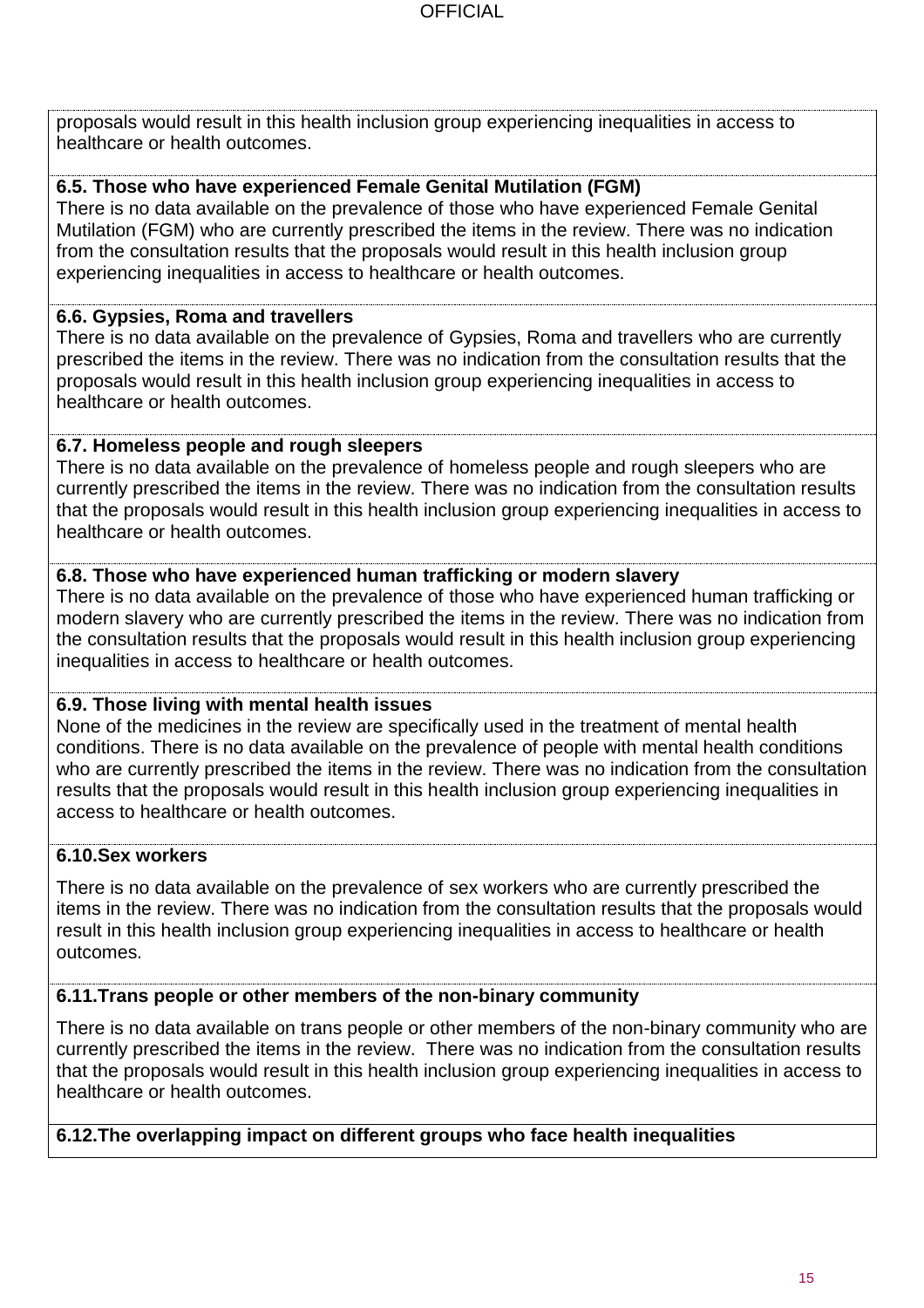| There is no data available on different groups who face health inequalities who are currently      |
|----------------------------------------------------------------------------------------------------|
| prescribed the items in the review. There was no indication from the consultation results that the |
| proposals would result in this health inclusion group experiencing inequalities in access to       |
| healthcare or health outcomes.                                                                     |

#### **7. Other groups that face health inequalities that we have identified.**

**Have you have identified other groups that face inequalities in access to healthcare?**  No other groups have not been identified from the consultation responses.

#### **Does the group experience inequalities in access to healthcare and/or inequalities in health outcomes?**

N/A as above.

**Short explanatory notes** - other groups that face health exclusion.

As we research and gather more data, we learn more about which groups may be facing health inequalities.

#### **If your work has identified more groups that face important health inequalities please answer questions 7 and 8. Please circle as appropriate.**

| . .  | M | ៶៲៸៱ |
|------|---|------|
| 'es  | ⋯ | M    |
| `omr | . |      |

N/A

#### **8. Other groups that face health inequalities that we have identified.**

Could the work be used to tackle any identified inequalities in access to healthcare or health outcomes in relation to these other groups that face health inequalities?

Could the work undermine compliance with the duties to reduce health inequalities and, if so, what action should be taken to reduce any adverse impact?

Is the work going to help NHS England to comply with the duties to reduce health inequalities? If you have identified other groups that face health inequalities please answer the questions below. You will only answer this question if you have identified additional groups facing important health inequalities

N/A

#### **PART C: Promoting integrated services and working with partners**

Short explanatory notes: Integrated services and reducing health inequalities.

Our detailed guidance explains the duties in relation to integrated services and reducing health inequalities. Please answer the questions listed below.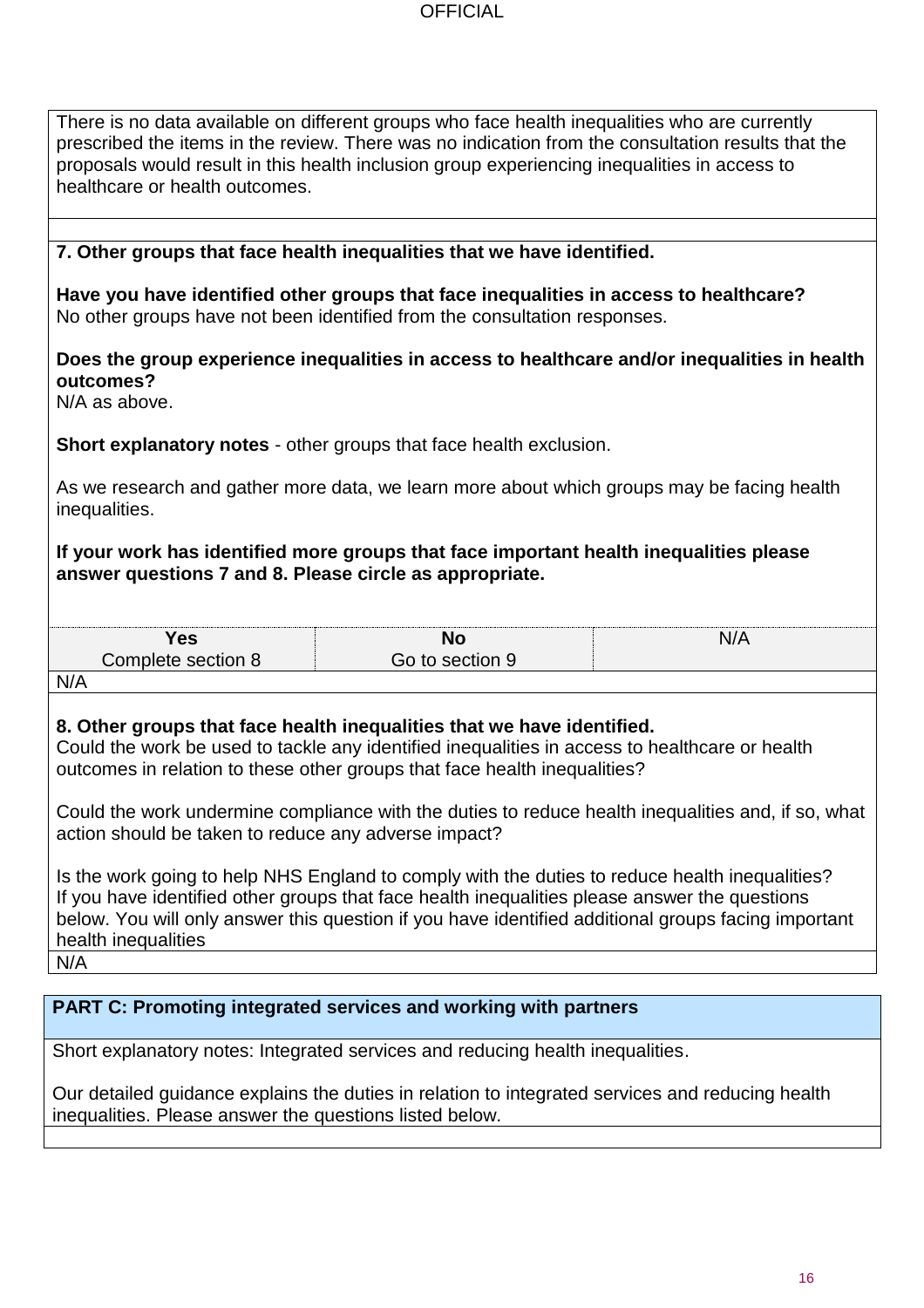|                | 9. Opportunities to reduce health inequalities through integrated services.                                                                                                                                                                                                                                                                                                                                                                                                           |                               |                                                                                                 |
|----------------|---------------------------------------------------------------------------------------------------------------------------------------------------------------------------------------------------------------------------------------------------------------------------------------------------------------------------------------------------------------------------------------------------------------------------------------------------------------------------------------|-------------------------------|-------------------------------------------------------------------------------------------------|
|                | Does the work offer opportunities to encourage integrated services that could reduce health<br>inequalities? If yes please also answer 10.                                                                                                                                                                                                                                                                                                                                            |                               |                                                                                                 |
|                | Yes<br>Go to section 10                                                                                                                                                                                                                                                                                                                                                                                                                                                               | <b>No</b><br>Go to section 11 | Do not know                                                                                     |
| <b>No</b>      |                                                                                                                                                                                                                                                                                                                                                                                                                                                                                       |                               |                                                                                                 |
|                | 10. How can this work increase integrated services and reduce health inequalities?                                                                                                                                                                                                                                                                                                                                                                                                    |                               |                                                                                                 |
|                | Please explain below, in a few short sentences, how the work will encourage more integrated<br>services that reduce health inequalities and which partners we will be working with.                                                                                                                                                                                                                                                                                                   |                               |                                                                                                 |
| N/A            |                                                                                                                                                                                                                                                                                                                                                                                                                                                                                       |                               |                                                                                                 |
|                | <b>PART D: Engagement and involvement</b>                                                                                                                                                                                                                                                                                                                                                                                                                                             |                               |                                                                                                 |
|                |                                                                                                                                                                                                                                                                                                                                                                                                                                                                                       |                               |                                                                                                 |
|                | 11. Engagement and involvement activities already undertaken.                                                                                                                                                                                                                                                                                                                                                                                                                         |                               |                                                                                                 |
|                | How were stakeholders, who could comment on equalities and health inequalities engaged,<br>or involved with this work? For example in gathering evidence, commenting on evidence,<br>commenting on proposals or in other ways? And what were the key outputs?                                                                                                                                                                                                                         |                               |                                                                                                 |
|                | with membership from their own organisations plus partner organisations. During November 2018<br>stakeholder engagement was undertaken with national patient organisations to contribute their<br>views on the proposals including:                                                                                                                                                                                                                                                   |                               | NHS England established a clinical working group in partnership with NHS Clinical Commissioners |
| $\bullet$      | <b>National Voices</b><br>Healthwatch<br><b>Patient Association</b>                                                                                                                                                                                                                                                                                                                                                                                                                   |                               |                                                                                                 |
| the proposals. | Comments and suggestions were received on how to consult and reach further group affected by                                                                                                                                                                                                                                                                                                                                                                                          |                               |                                                                                                 |
|                | A 3 month public consultation was undertaken from November 2018 – February 2019. This<br>consultation provided an opportunity for views to be provided on the proposals for the 1 updated<br>item and 8 new items. As part of this consultation 1461 online responses and almost 54 written<br>responses were received. A programme of engagement was also undertaken including webinars<br>and engagement events with key stakeholder groups e.g. patients, professionals, CCGs etc. |                               |                                                                                                 |
|                | 12. Which stakeholders and equalities and health inclusion groups were involved?<br>NHS England, NHS Clinical Commissioners, Royal Pharmaceutical Society, NICE, Department of<br>Health and Social Care, PrescQIPP, NHS Business Services Authority, Royal College of GPs,<br>National Voices, Patients Association, Healthwatch.                                                                                                                                                    |                               |                                                                                                 |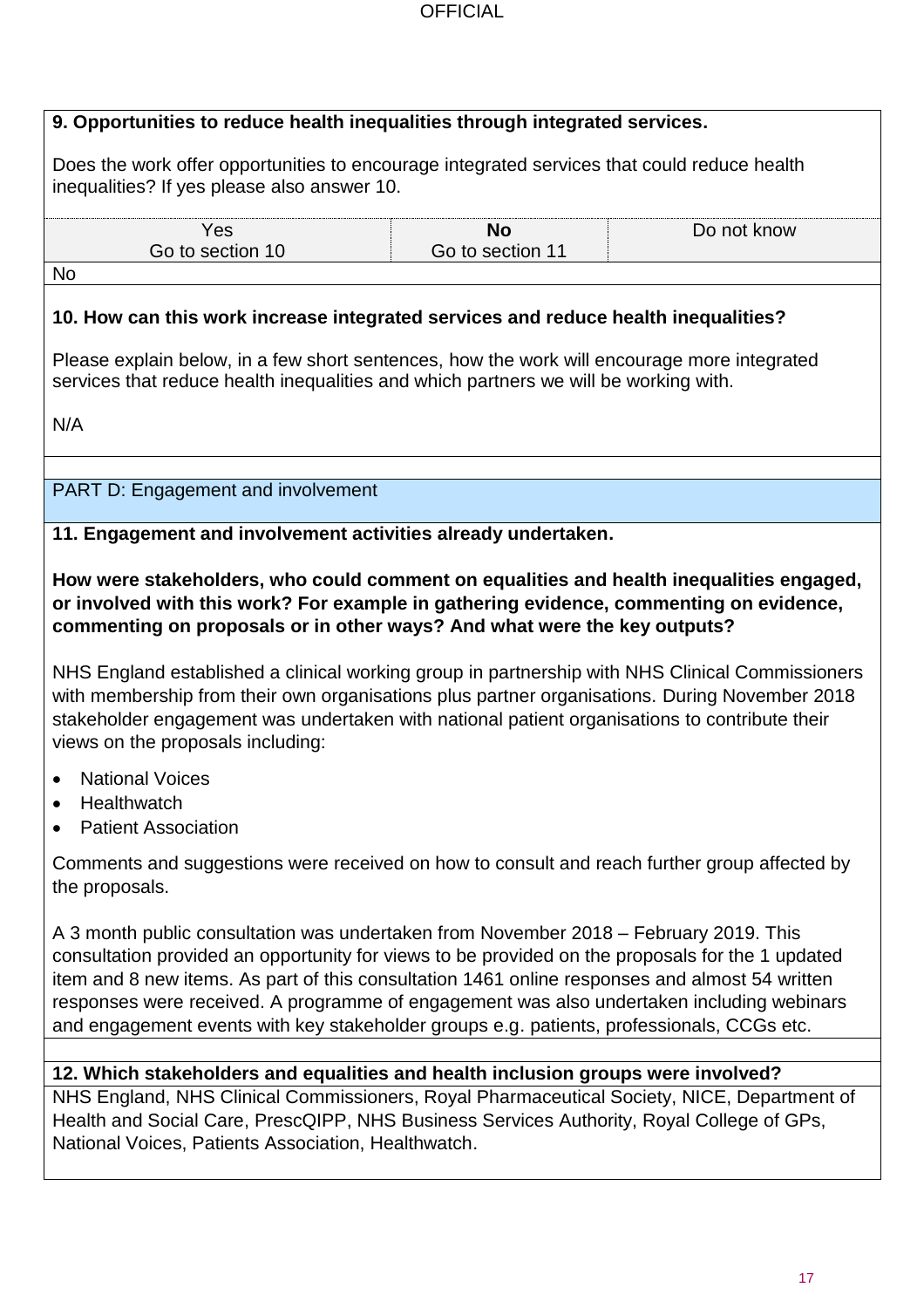The consultation had involvement of a number of stakeholders and equalities and health inclusion groups (see Items that should not be routinely prescribed in primary care consultation report, June 2019).

#### **13. Key information from the engagement and involvement activities undertaken.**

Were key issues, concerns or questions expressed by stakeholders and if so what were these and how were they addressed? Were stakeholders broadly supportive of this work?

Stakeholders are broadly supportive of the work on the proposals for 1 updated and 8 new items. Results and themes relating to equalities and health inequalities raised by stakeholders are reflected in appendix C and throughout this review. Full consultation results as outlined in the report 'Items that should not be routinely prescribed in primary care consultation report' (June 2019).

#### **14. Stakeholders were not broadly supportive but we need to go ahead.**

If stakeholders were not broadly supportive of the work but you are recommending progressing with the work anyway, why are you making this recommendation?

For some of the additional items in the update guidance there are groups that are not broadly supportive of the recommendations. Further details can be found in appendix C and the 'Items that should not be routinely prescribed in primary care consultation report (June 2019).

#### **15. Further engagement and involvement activities planned.**

Are further engagement and involvement activities planned? If so what is planned, when and why?

Publication of the final CCG guidance alongside the results from the consultation.

#### **PART E: Monitoring and Evaluation**

**16. In relation to equalities and reducing health inequalities, please summarise the most important monitoring and evaluation activities undertaken in relation to this work** 

Evaluation plan is being developed and consideration will be given to inequalities monitoring. For example we can monitor age and sex of all people on these items.

#### **17. Please identify the main data sets and sources that you have drawn on in relation to this work. Which key reports or data sets have you drawn on?**

NHS Business Services Authority (BSA) community pharmacy reimbursement data 2017/18.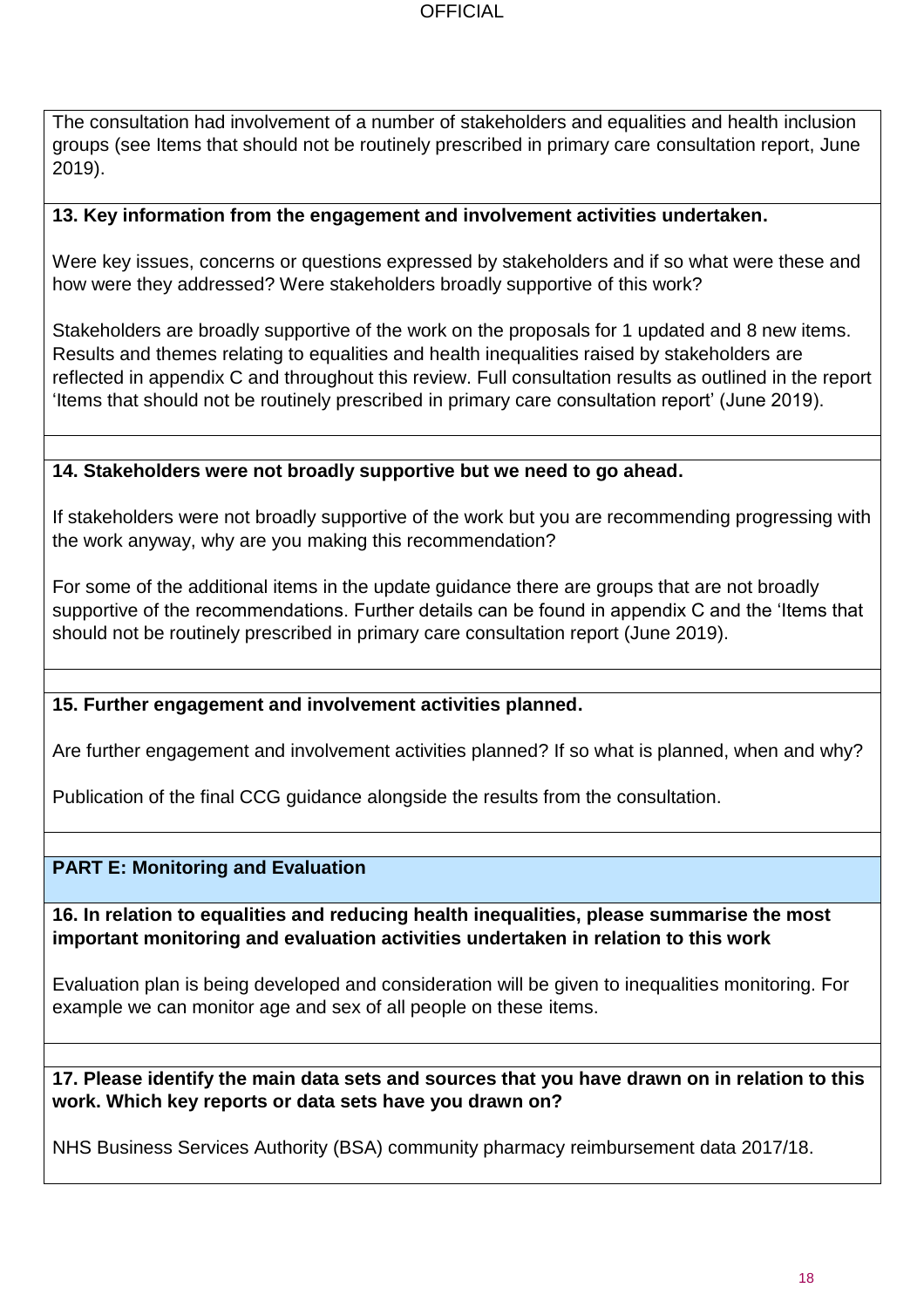| Please see appendix A for further evidence and literature references and sources.                       |           |  |  |  |
|---------------------------------------------------------------------------------------------------------|-----------|--|--|--|
| Items that should not be routinely be prescribed in primary care consultation report (June 2019).       |           |  |  |  |
|                                                                                                         |           |  |  |  |
| 18. Important equalities or health inequalities data gaps or gaps in relation to evaluation.            |           |  |  |  |
| In relation to this work have you identified any:                                                       |           |  |  |  |
| important equalities or health inequalities data gaps or                                                |           |  |  |  |
| gaps in relation to monitoring and evaluation?                                                          |           |  |  |  |
|                                                                                                         |           |  |  |  |
| <b>Yes</b>                                                                                              | <b>No</b> |  |  |  |
| There is currently no nationally collected data for 7 of the 9 characteristics and additional health    |           |  |  |  |
| improvement groups for the individual medications in this review.                                       |           |  |  |  |
| 19. Planned action to address important equalities or health inequalities data gaps or gaps             |           |  |  |  |
| in relation to evaluation.                                                                              |           |  |  |  |
| If you have identified important gaps and you have identified action to be taken, what action are       |           |  |  |  |
| you planning to take, when and why?                                                                     |           |  |  |  |
| This is something that individual CCGs may have more insight on when looking at their local             |           |  |  |  |
| population data and will be encouraged to consider this as part of local consultation and impact        |           |  |  |  |
| assessment. We expect CCGs to take the guidance into account in formulating local polices, and          |           |  |  |  |
| for prescribers to reflect local policies in their prescribing practice. The guidance does not remove   |           |  |  |  |
| the clinical discretion of the prescriber in accordance with their professional duties. CCGs still need |           |  |  |  |
| to take individual decisions on implementation locally, ensuring they take into account their legal     |           |  |  |  |
| duties to advance equality and have regard to reducing health inequalities.                             |           |  |  |  |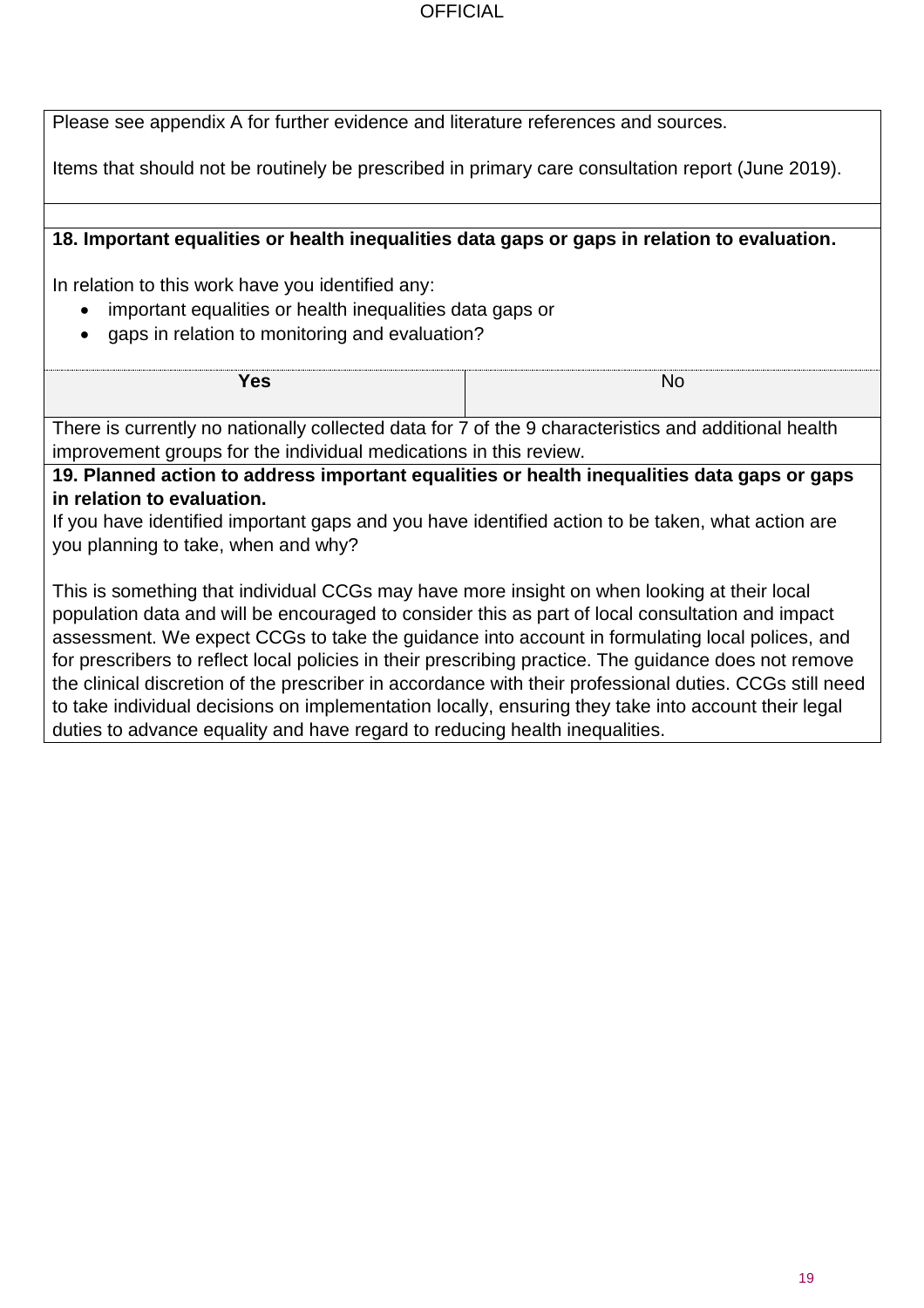| <b>PART F: Summary analysis and recommended action</b>                                                                                                                                                                                                                                                                                                                                                                                                                                                                                                                                                                                                                                                                                                                                                                                                                                                                     |           |                                                                                                    |  |  |  |  |
|----------------------------------------------------------------------------------------------------------------------------------------------------------------------------------------------------------------------------------------------------------------------------------------------------------------------------------------------------------------------------------------------------------------------------------------------------------------------------------------------------------------------------------------------------------------------------------------------------------------------------------------------------------------------------------------------------------------------------------------------------------------------------------------------------------------------------------------------------------------------------------------------------------------------------|-----------|----------------------------------------------------------------------------------------------------|--|--|--|--|
| 20. Contributing to the first PSED equality aim.                                                                                                                                                                                                                                                                                                                                                                                                                                                                                                                                                                                                                                                                                                                                                                                                                                                                           |           |                                                                                                    |  |  |  |  |
| Can this work contribute to eliminating discrimination, harassment or victimisation?                                                                                                                                                                                                                                                                                                                                                                                                                                                                                                                                                                                                                                                                                                                                                                                                                                       |           |                                                                                                    |  |  |  |  |
| Do not know<br>Yes<br><b>No</b>                                                                                                                                                                                                                                                                                                                                                                                                                                                                                                                                                                                                                                                                                                                                                                                                                                                                                            |           |                                                                                                    |  |  |  |  |
| If yes please explain how, in a few short sentences                                                                                                                                                                                                                                                                                                                                                                                                                                                                                                                                                                                                                                                                                                                                                                                                                                                                        |           |                                                                                                    |  |  |  |  |
| N/A                                                                                                                                                                                                                                                                                                                                                                                                                                                                                                                                                                                                                                                                                                                                                                                                                                                                                                                        |           |                                                                                                    |  |  |  |  |
| 21. Contributing to the second PSED equality aim.<br>appropriate.                                                                                                                                                                                                                                                                                                                                                                                                                                                                                                                                                                                                                                                                                                                                                                                                                                                          |           | Can this policy or piece of work contribute to advancing equality of opportunity? Please circle as |  |  |  |  |
| <b>Yes</b>                                                                                                                                                                                                                                                                                                                                                                                                                                                                                                                                                                                                                                                                                                                                                                                                                                                                                                                 | <b>No</b> | Do not know                                                                                        |  |  |  |  |
| Currently patients could be prescribed items that are unsafe, ineffective or where there is a more<br>cost effective alternative available. By setting a national direction on a set of defined items, this<br>project encourages CCGs to implement policy that encourages review of patients taking these<br>items to ensure that their treatment is optimised, it can also reduce variation across the country.<br>This enables patients to have access to the most effective products to achieve the best outcomes.<br>If more cost-effective options are utilised this frees up funding for other care and treatment to<br>optimise wider population benefit and outcomes.<br>22. Contributing to the third PSED equality aim.<br>Can this policy or piece of work contribute to fostering good relations between groups? Please<br>circle as appropriate.                                                             |           |                                                                                                    |  |  |  |  |
| <b>Yes</b>                                                                                                                                                                                                                                                                                                                                                                                                                                                                                                                                                                                                                                                                                                                                                                                                                                                                                                                 | <b>No</b> | Do not know                                                                                        |  |  |  |  |
| The Low Priority Prescribing clinical working group includes representatives from NHSCC, CCG<br>medicines optimisation teams, NICE etc. We are also working with other stakeholders as described<br>in question 12. The common aim to ensure that the CCG guidance developed supports CCGs in<br>effective medicines optimisation for the population they serve. Fostering of good relationships will<br>also be enhanced through engagement with a number of other stakeholders including charities and<br>patient groups. The consultation also provided an opportunity for organisations, health<br>professionals, patients and the public to be considered in the development of the CCG guidance.<br>23. Contributing to reducing inequalities in access to health services.<br>Can this policy or piece of work contribute to reducing inequalities in access to health services?<br>Do not know<br><b>Yes</b><br>No |           |                                                                                                    |  |  |  |  |
|                                                                                                                                                                                                                                                                                                                                                                                                                                                                                                                                                                                                                                                                                                                                                                                                                                                                                                                            |           |                                                                                                    |  |  |  |  |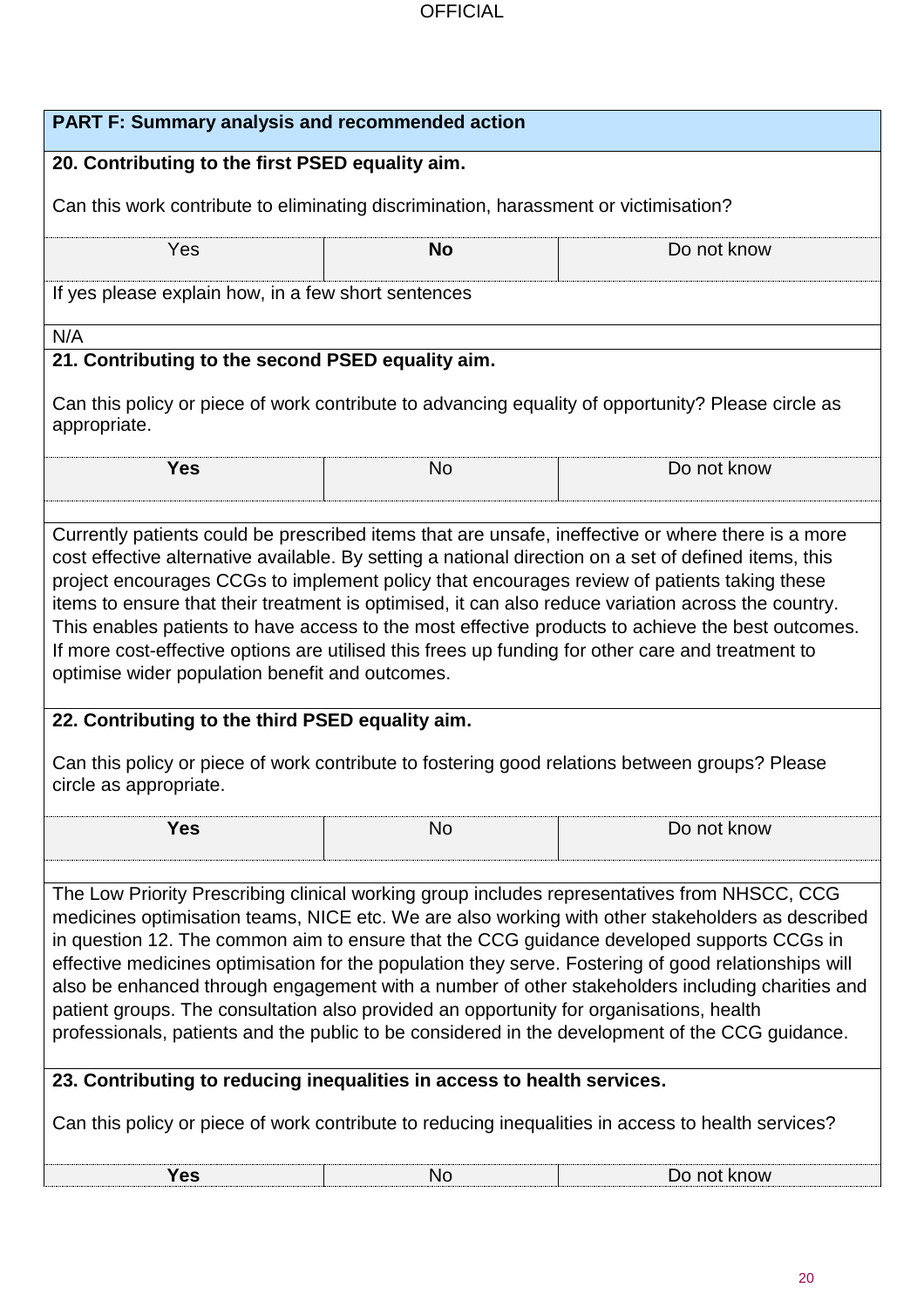Currently patients could be prescribed items that are unsafe, ineffective or where there is a more cost effective alternative available. By setting a national direction on a set of defined items this project encourages CCGs to implement policy that encourages review of patients taking these items to ensure that their treatment is optimised. This enables patients to have access to the most effective products to achieve the best outcomes. If more cost effective options are utilised this frees up funding for other care and treatment to optimise wider population benefit and outcomes.

Patients currently taking the items will benefit. If CCGs implement the guidance once finalised, all patients being prescribed the included items should be considered for medication reviews aimed to optimise their treatment and outcomes. There are also wider population gains than those who may benefit from the more efficient use of the money currently spent on low value medicines.

CCGs will need to consider this national impact assessment and the report from the national consultation when making individual decisions on implementation locally, ensuring they take into account their legal duties to advance equality and have regard to reducing health inequalities. This will help ensure that specific groups locally are not impacted adversely.

## **24. Contributing to reducing inequalities in health outcomes.**

Can this work contribute to reducing inequalities in health outcomes?

**Yes**  $\begin{array}{ccc} \vert & \vert & \vert & \vert \vert \end{array}$  No  $\begin{array}{ccc} \vert & \vert & \vert & \vert \vert \end{array}$  Do not know

See section 23.

### **25. Contributing to the PSED and reducing health inequalities.**

How will the policy or piece of work contribute to the achieving the PSED and reducing health inequalities in access and outcomes? Please describe below in a few short sentences.

As section 23.

#### **26. Agreed or recommended actions.**

What actions are proposed to address any key concerns identified in this Equality and Health Inequalities Analysis (EHIA) and / or to ensure that the work contributes to the reducing unlawful discrimination / acts, advancing equality of opportunity, fostering good relations and / or reducing health inequalities? Is there a need to review the EHI analysis at a later stage?

| Action                                                                                                             | Public<br>Sector | Health<br>Inequality | By when                      | By whom     |
|--------------------------------------------------------------------------------------------------------------------|------------------|----------------------|------------------------------|-------------|
|                                                                                                                    | Equality<br>Duty |                      |                              |             |
| Ensure that CCGs are encouraged to<br>consider their local demographic and<br>prescribing data available to ensure | Yes              | Yes                  | Post guidance<br>publication | <b>CCGs</b> |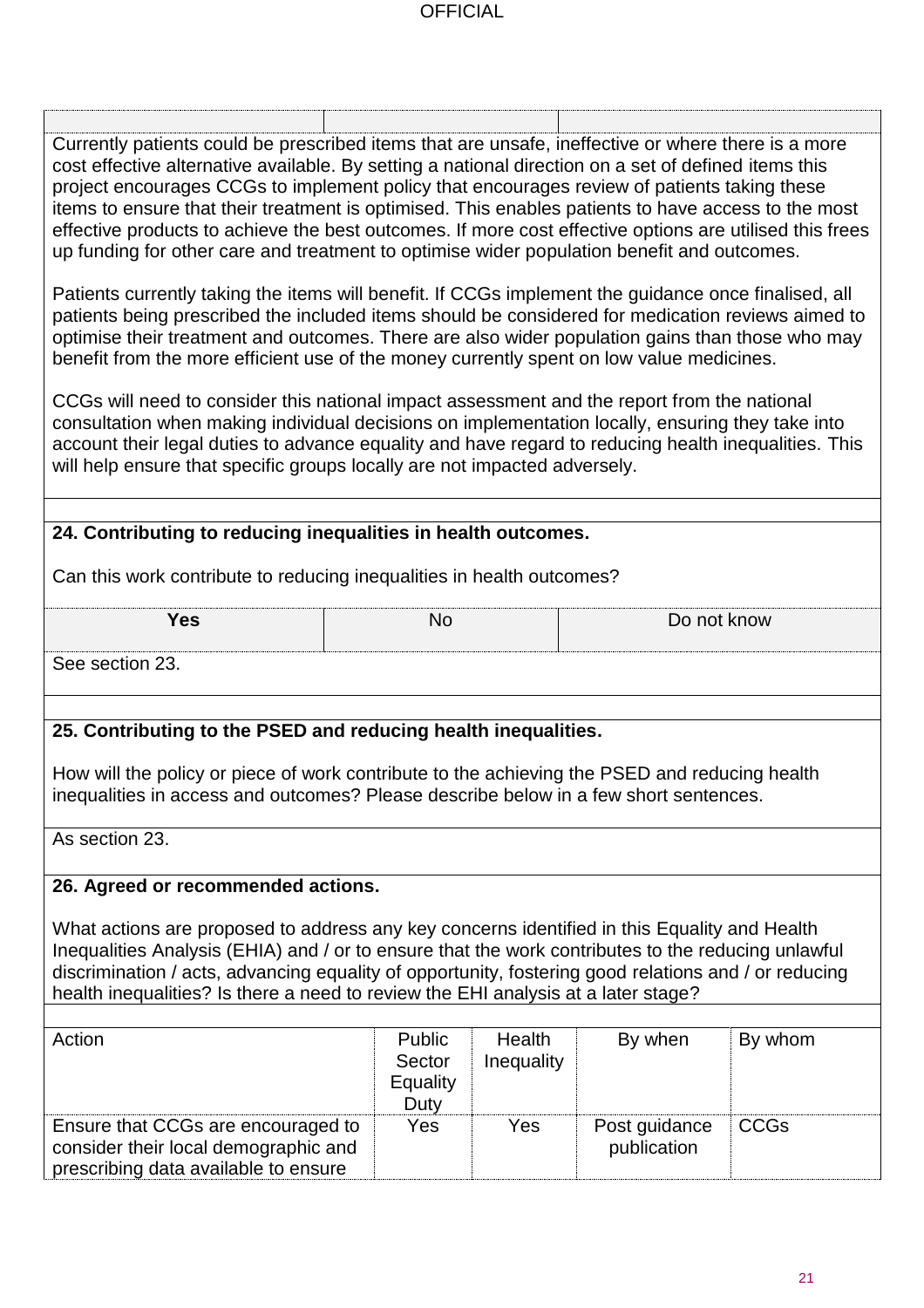| that local implementation decisions<br>are effective and in line with<br>legislation.                                                                                               |     |     |                              |              |
|-------------------------------------------------------------------------------------------------------------------------------------------------------------------------------------|-----|-----|------------------------------|--------------|
| Support implementation with<br>resources referenced in the guidance<br>to support prescribers with<br>deprescribing and offer of alternative<br>prescribed items where appropriate. | Yes | Yes | Post guidance<br>publication | Project team |
|                                                                                                                                                                                     |     |     |                              |              |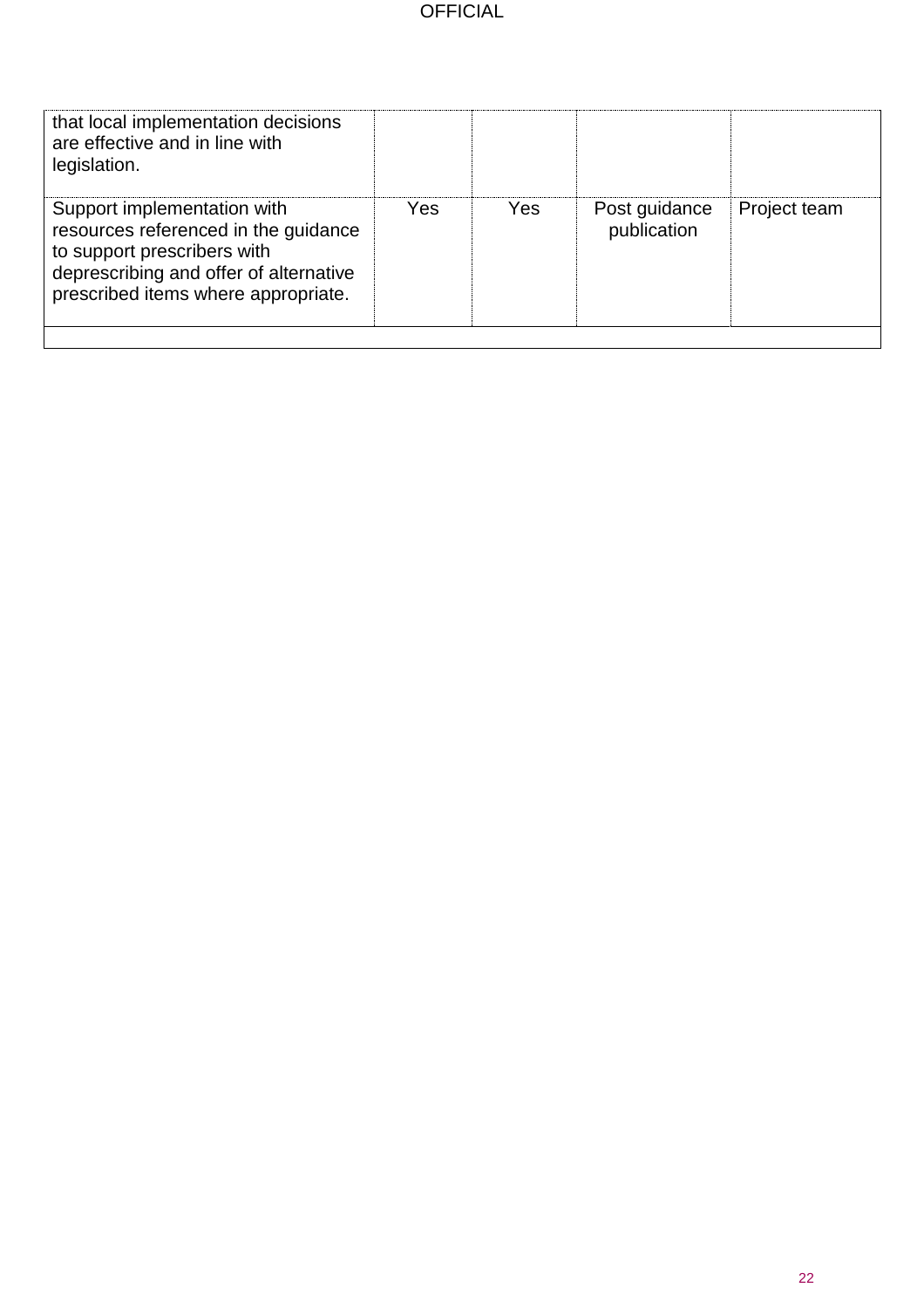# **Appendix A**

## **Equalities and Health Inequalities Evidence Search**

## **Cardiovascular conditions**

The following evidence indicates that cardiovascular conditions such as hypertension are more prevalent with some of the protected characteristics (see below for details). The draft recommendations for these drugs ensure that patients would be offered a suitable alternative. Where required this would involve an MDT of other health professionals. There are no recommendations that result in patients being disadvantaged by offering no alternative or one that was not agreed collaboratively by the patient and clinician.

## **Prevalence**

[2015/2016 QOF recorded prevalence for hypertension](http://content.digital.nhs.uk/article/2021/Website-Search?productid=23378&q=QoF+depression&sort=Relevance&size=10&page=1&area=both#top) Report hypertension prevalence rate as 13.8 per cent.

National CVD Intelligence network (2014) estimate expected prevalence per total population = 23.6% (includes undiagnosed estimates).

## **Age/sex**

The relationship between age and the prevalence of hypertension differed between the sexes. The prevalence of survey-defined hypertension was significantly higher in men than women across each age group apart from those aged 65 and over.

## **Deprivation**

Mirroring the trends found with equivalised household income, the agestandardised prevalence of hypertension was highest among those living in areas of high deprivation. Prevalence rose from 26% of men and 23% of women in the least deprived quintile to 34% of men and 30% of women in the most deprived quintile.

[Knott C, Mindell J. Health Survey for England -](http://www.google.co.uk/url?sa=t&rct=j&q=&esrc=s&source=web&cd=3&cad=rja&uact=8&ved=0ahUKEwjwncP74dHUAhXCKVAKHYTKCpAQFgg0MAI&url=http%3A%2F%2Fcontent.digital.nhs.uk%2Fcatalogue%2FPUB09300%2FHSE2011-Ch3-Hypertension.pdf&usg=AFQjCNGQORle6TTZ0z9TSIytyO00xLBVTQ) 2011: Chapter 3, Hypertension. [Leeds, UK: Health and Social Care Information Centre, 2012.](http://www.google.co.uk/url?sa=t&rct=j&q=&esrc=s&source=web&cd=3&cad=rja&uact=8&ved=0ahUKEwjwncP74dHUAhXCKVAKHYTKCpAQFgg0MAI&url=http%3A%2F%2Fcontent.digital.nhs.uk%2Fcatalogue%2FPUB09300%2FHSE2011-Ch3-Hypertension.pdf&usg=AFQjCNGQORle6TTZ0z9TSIytyO00xLBVTQ)

## **Dermatology**

The following evidence does indicate that eczema is more prevalent depending on age. Atopic eczema affects more children than adults, this is estimated at 15 - 20% of children and 1 - 3% of adults worldwide.

[Asher MI, Montefort S, Bjorksten B, Lai CK, Strachan DP, Weiland SK, Williams H:](https://www.ncbi.nlm.nih.gov/pubmed/16935684)  Worldwide time trends in the prevalence of symptoms of asthma, allergic [rhinoconjunctivitis, and eczema in childhood: ISAAC Phases One and Three repeat](https://www.ncbi.nlm.nih.gov/pubmed/16935684)  [multicountry cross-sectional surveys. Lancet 2006;368:733-743.](https://www.ncbi.nlm.nih.gov/pubmed/16935684)

The following evidence from the Global Burden of Disease Project estimates the prevalence of acne at 9.4%. Studies evaluating sex differences have shown that acne is more prevalent in girls at younger age ranges, with increasing prevalence in boys as they reach puberty. Following the teenage years, the prevalence in women again tends to be higher than in men.

<https://onlinelibrary.wiley.com/doi/full/10.1111/bjd.13462>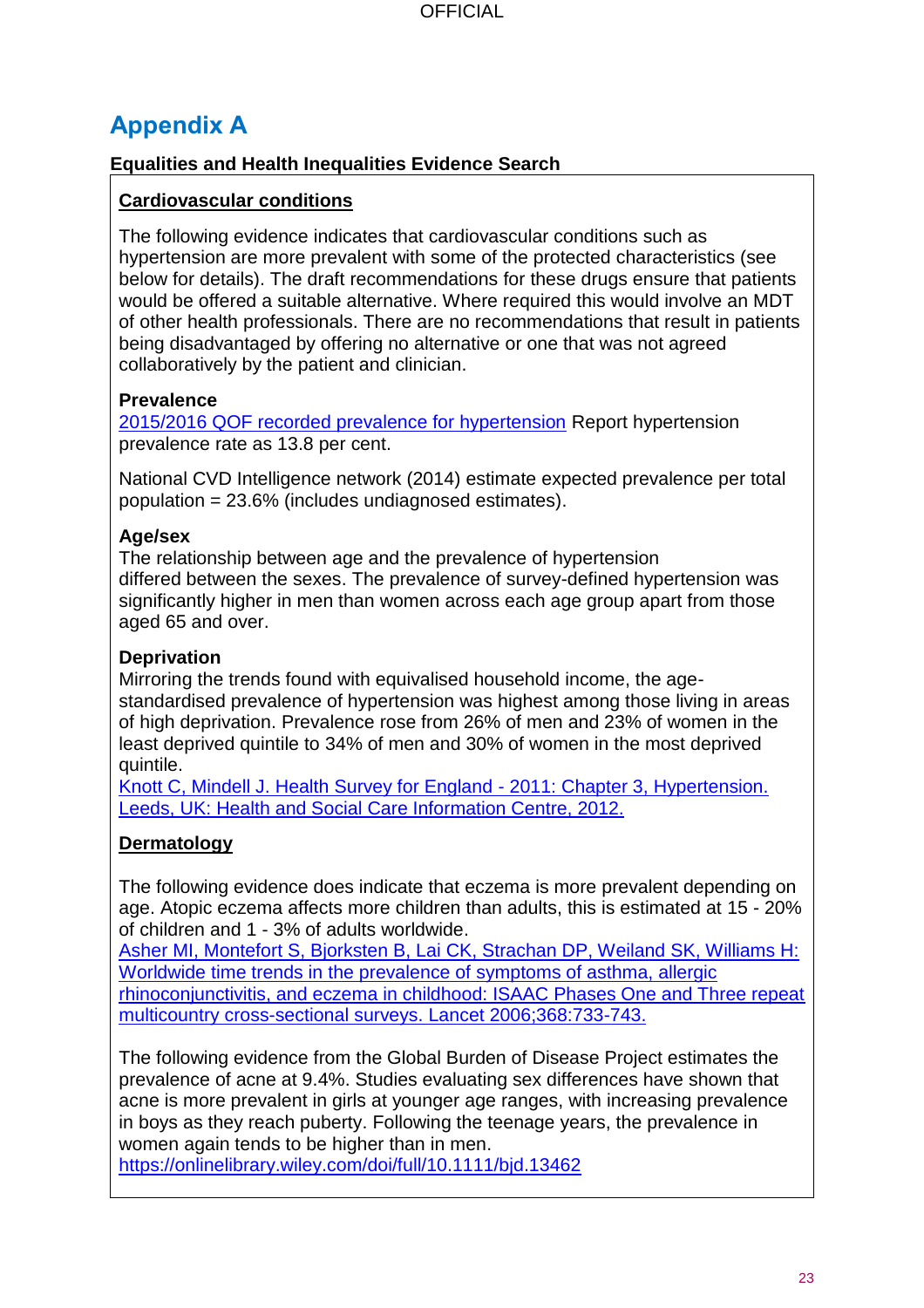## **Type 2 Diabetes**

Public Health England data indicates that the prevalence of diabetes in England is 6.7% (QOF, 2016/17). The highest percentage of people with type 2 diabetes are aged between 40 – 79 years. Data indicates that type 2 diabetes is slightly more prevalent in males than females.

[https://fingertips.phe.org.uk/profile/diabetes](https://fingertips.phe.org.uk/profile/diabetes-ft/data#page/0/gid/1938133138/pat/46/par/E39000030/ati/153/are/E38000010)[ft/data#page/0/gid/1938133138/pat/46/par/E39000030/ati/153/are/E38000010](https://fingertips.phe.org.uk/profile/diabetes-ft/data#page/0/gid/1938133138/pat/46/par/E39000030/ati/153/are/E38000010)

Type 2 diabetes is much more common in ethnic minorities groups residing in developed countries; South Asian and African-Caribbean groups in the UK in particular have a high prevalence. Poverty has also been recognised as a contributor to prevalence of type 2 diabetes.

[Riste L, Khan F, Cruickshank K. High prevalence of type 2 diabetes in all ethnic](http://care.diabetesjournals.org/content/24/8/1377?ijkey=eb8bd8d9321227042866ac70ad05e79be5de864e&keytype2=tf_ipsecsha)  [groups, including Europeans, in a British inner city: relative poverty, history,](http://care.diabetesjournals.org/content/24/8/1377?ijkey=eb8bd8d9321227042866ac70ad05e79be5de864e&keytype2=tf_ipsecsha)  [inactivity, or 21st century Europe? Diabetes Care2001;24:1377–83.](http://care.diabetesjournals.org/content/24/8/1377?ijkey=eb8bd8d9321227042866ac70ad05e79be5de864e&keytype2=tf_ipsecsha)

#### **Chronic pain conditions – rubefacients**

The following evidence indicates that the prevalence of chronic pain increases with age and was higher among females, and in people with disabilities, low incomes and low educational levels. The evidence also suggests that females may be more likely to report pain and that there are lots of other influencing factors which would affect the epidemiology of different types of chronic pain.

The draft recommendations for rubefacients ensure that patients would be offered a suitable alternative and where required, this would involve other relevant services. Recommendations do not result in patients being disadvantaged by offering no pain relief or an alternative that was not agreed collaboratively by the patient and clinician.

The estimated prevalence of chronic pain in the UK, derived from 7 studies, ranged from 35.0% to 51.3% (pooled estimate 43.5%, 95% CIs 38.4% to 48.6%). The prevalence of moderate-severely disabling chronic pain (Von Korff grades III/IV), based on 4 studies, ranged from 10.4% to 14.3%. 12 studies stratified chronic pain prevalence by age group, demonstrating a trend towards increasing prevalence with increasing age from 14.3% in 18–25 years old, to 62% in the over 75 age group, although the prevalence of chronic pain in young people (18–39 years old) may be as high as 30%. Reported prevalence estimates were summarised for chronic widespread pain (pooled estimate 14.2%, 95% CI 12.3% to 16.1%; 5 studies), chronic neuropathic pain (8.2% to 8.9%; 2 studies) and fibromyalgia (5.4%; 1 study). Chronic pain was more common in female than male participants, across all measured phenotypes.

[Prevalence of chronic pain in the UK: a systematic review and meta-analysis of](http://bmjopen.bmj.com/content/6/6/e010364)  [population studies \(Fayaz, 2016\)](http://bmjopen.bmj.com/content/6/6/e010364)

### **National pain audit (2013)**

The prevalence of chronic pain is estimated at 8-60% of the population, depending on the definition. Severe pain is estimated at 11% for adults and 8% for children. Older age, sex, poor housing and type of employment (for example heavy manual work) are significant predictors of chronic pain in the community.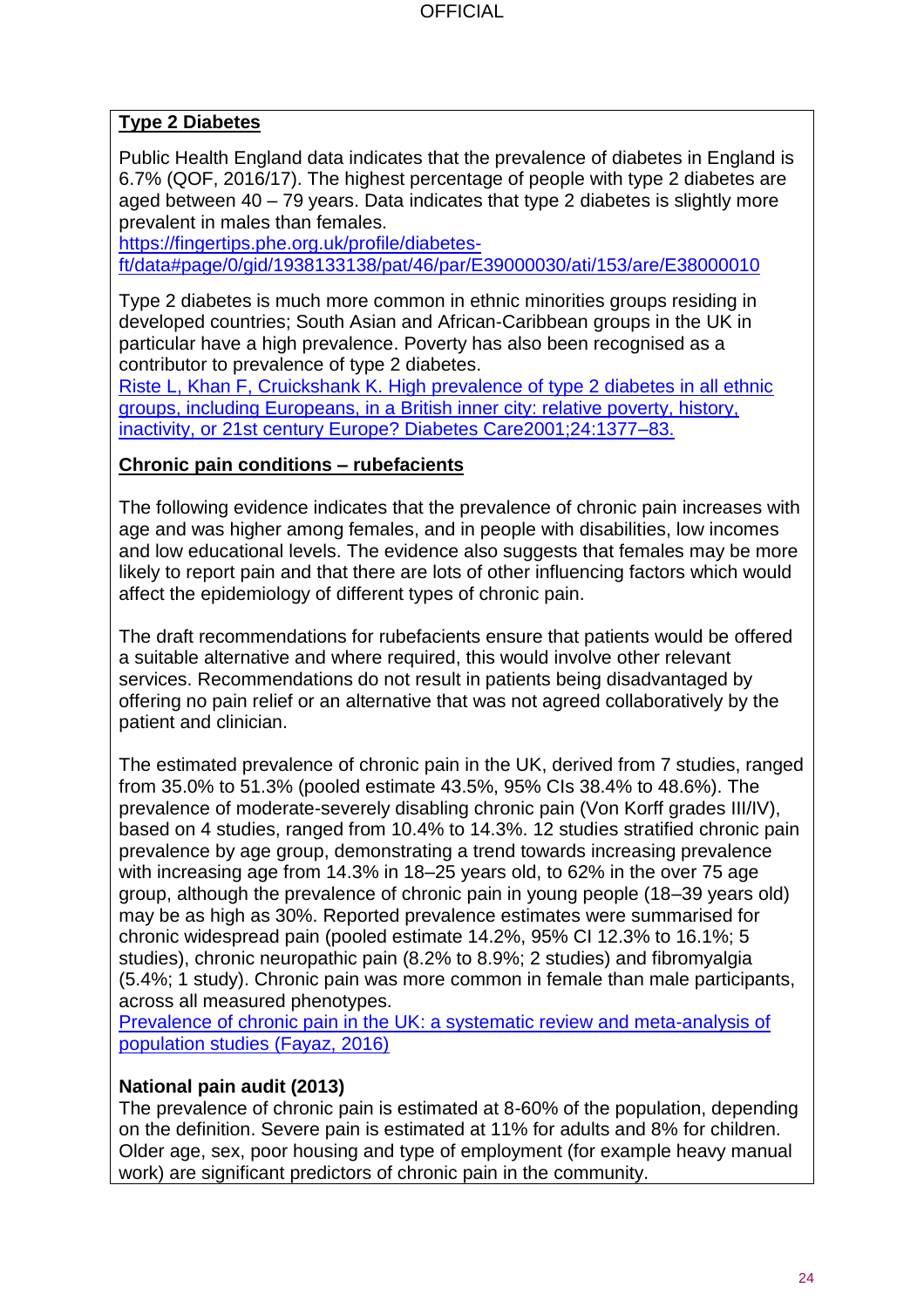[The epidemiology of chronic pain in the community \(1999, Elliott et al\)](https://www.uptodate.com/contents/overview-of-the-treatment-of-chronic-non-cancer-pain/abstract-text/10520633/pubmed)

A survey in Scotland ( $n = 3605$ ) identified age, sex, housing tenure, and employment status as significant predictors of the presence of chronic pain in the community.

<https://www.ncbi.nlm.nih.gov/pubmed/11166468>

## **Chronic pain in Australia: a prevalence study (Blyth et al, 2001)**

This study reports chronic pain prevalence in a randomly selected sample of the adult Australian population. Data were collected by Computer-Assisted Telephone Interview (CATI) ( $n = 17,543$ ) Having chronic pain was significantly associated with older age, female gender, lower levels of completed education, and not having private health insurance. It was also strongly associated with receiving a disability benefit (adjusted OR=3.89, P<0.001) or unemployment benefit (adjusted OR=1.99, P<0.001); being unemployed for health reasons (adjusted OR=6.41, P<0.001); having poor self-rated health (adjusted OR=7.24, P<0.001); and high levels of psychological distress (adjusted OR=3.16, P<0.001).

[http://ovidsp.uk.ovid.com/sp-](http://ovidsp.uk.ovid.com/sp-3.25.0a/ovidweb.cgi?&S=HBIEPDNJPPHFFLLOFNGKOHEGHGHAAA00&Abstract=S.sh.91%7c99%7c1)

[3.25.0a/ovidweb.cgi?&S=HBIEPDNJPPHFFLLOFNGKOHEGHGHAAA00&Abstract](http://ovidsp.uk.ovid.com/sp-3.25.0a/ovidweb.cgi?&S=HBIEPDNJPPHFFLLOFNGKOHEGHGHAAA00&Abstract=S.sh.91%7c99%7c1) [=S.sh.91%7c99%7c1](http://ovidsp.uk.ovid.com/sp-3.25.0a/ovidweb.cgi?&S=HBIEPDNJPPHFFLLOFNGKOHEGHGHAAA00&Abstract=S.sh.91%7c99%7c1)

#### **Chronic pain: One year prevalence and associated characteristics, the HUNT pain study (Elsevier, 2013)**

The total prevalence of chronic pain was 36% (95% CI 34-38) among women and 25% (95% CI 22-26) among men. The prevalence increased with age, was higher among people with high BMI, and in people with low income and low educational level.

[http://ovidsp.uk.ovid.com/sp-](http://ovidsp.uk.ovid.com/sp-3.25.0a/ovidweb.cgi?&S=HBIEPDNJPPHFFLLOFNGKOHEGHGHAAA00&Complete+Reference=S.sh.91%7c405%7c1)

[3.25.0a/ovidweb.cgi?&S=HBIEPDNJPPHFFLLOFNGKOHEGHGHAAA00&Comple](http://ovidsp.uk.ovid.com/sp-3.25.0a/ovidweb.cgi?&S=HBIEPDNJPPHFFLLOFNGKOHEGHGHAAA00&Complete+Reference=S.sh.91%7c405%7c1) [te+Reference=S.sh.91%7c405%7c1](http://ovidsp.uk.ovid.com/sp-3.25.0a/ovidweb.cgi?&S=HBIEPDNJPPHFFLLOFNGKOHEGHGHAAA00&Complete+Reference=S.sh.91%7c405%7c1)

#### **The prevalence of chronic pain in united states adults: Results of an internetbased survey (Johannas, 2010)**

A cross-sectional, Internet-based survey was conducted in a nationally representative sample of United States (US) adults to estimate the point prevalence of chronic pain and to describe sociodemographic correlates and characteristics of chronic pain ( $n = 27,035$ ). The weighted point-prevalence of chronic pain (defined as chronic, recurrent, or long-lasting pain lasting for at least 6 months) was 30.7% (95% CI, 29.8-31.7). Prevalence was higher for females (34.3%) than males (26.7%) and increased with age. Multiple logistic regression analysis identified low household income and unemployment as significant socioeconomic correlates of chronic pain. Chronic pain is prevalent among US adults and is related to indicators of poorer socioeconomic status

### [Gender considerations in the epidemiology of chronic pain \(LeResche, 1999\)](https://www.google.co.uk/?gws_rd=ssl#q=chronic+pain+prevelance+by+gender&spf=1497947507767)

Indicates age and sex differences for different types of chronic pain conditions. Some indication that women may be more likely to report chronic pain, although this may not be a true indication of cases in the population.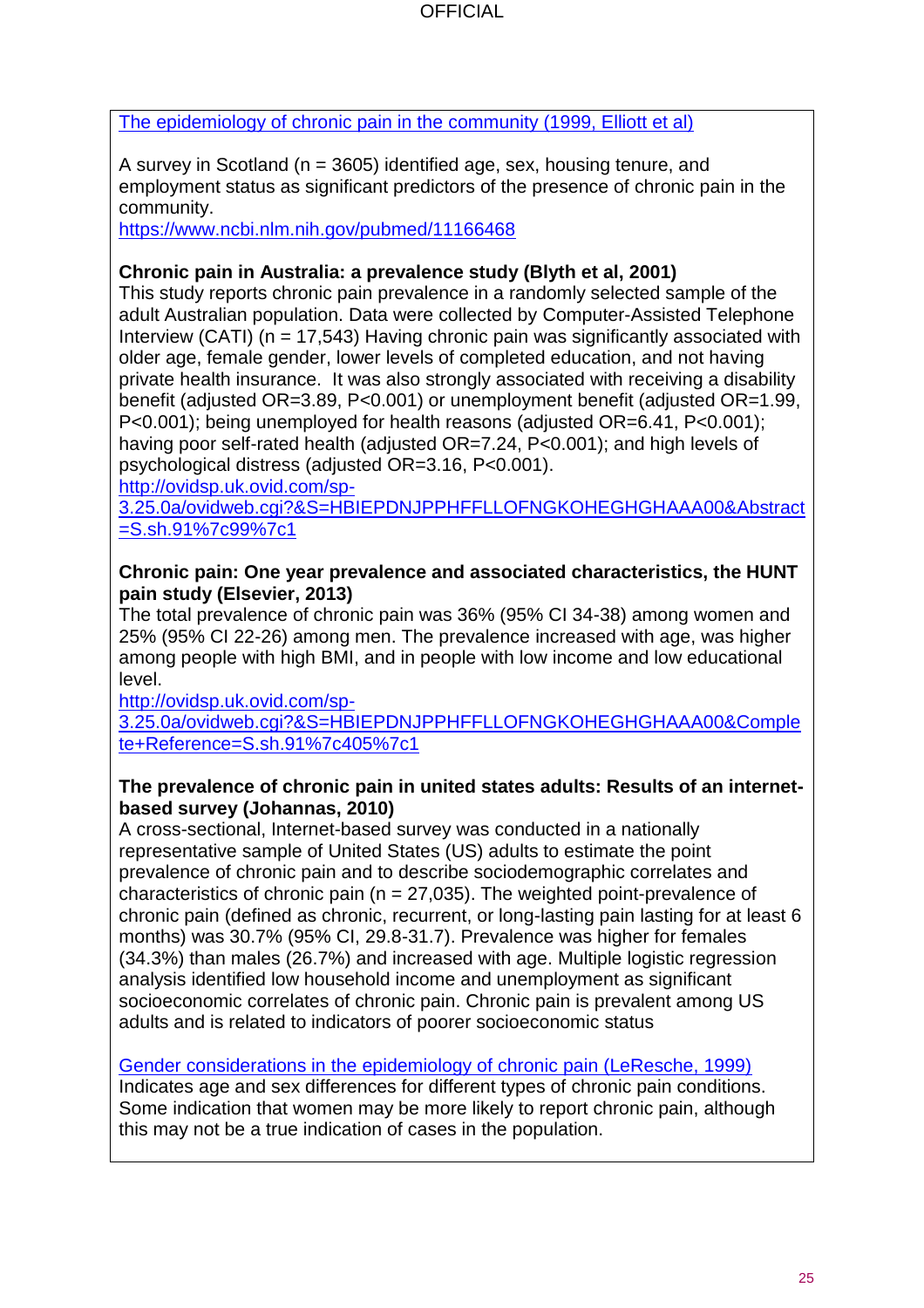# **Appendix B**

#### **Patients prescribed products by gender**

| (April 2017 - March 2018)                        |                                 |           |                |                                     |        |             | Source: NHS Business Services Authority |        |
|--------------------------------------------------|---------------------------------|-----------|----------------|-------------------------------------|--------|-------------|-----------------------------------------|--------|
|                                                  | Number of identifiable patients |           |                | Percentage of identifiable patients |        |             |                                         |        |
|                                                  | Female                          | Male      | <b>Unknown</b> | <b>Total</b>                        | Female | <b>Male</b> | <b>Unknown</b>                          | Total  |
| Aliskiren                                        | 1,410                           | 1,253     |                | 2,663                               | 52.9%  | 47.1%       | 0.0%                                    | 100.0% |
| Amiodarone                                       | 19.867                          | 39.081    | 9              | 58.957                              | 33.7%  | 66.3%       | 0.0%                                    | 100.0% |
| Bath and shower emollient preparations           | 486,695                         | 374.071   | 792            | 861,558                             | 56.5%  | 43.4%       | 0.1%                                    | 100.0% |
| Dronedarone                                      | 1,277                           | 1.482     |                | 2.759                               | 46.3%  | 53.7%       | 0.0%                                    | 100.0% |
| Glucose Blood Testing Reagents                   | 568.143                         | 673,188   | 204            | 1,241,535                           | 45.8%  | 54.2%       | 0.0%                                    | 100.0% |
| Minocycline                                      | 5.385                           | 4.399     |                | 9.791                               | 55.0%  | 44.9%       | 0.1%                                    | 100.0% |
| Needles for Pre-Filled and Reusable Insulin Pens | 297.006                         | 357.465   | 80             | 654.551                             | 45.4%  | 54.6%       | 0.0%                                    | 100.0% |
| <b>Rubefacients</b>                              | 207.819                         | 112,279   | 138            | 320.236                             | 64.9%  | 35.1%       | 0.0%                                    | 100.0% |
| <b>Silk Garments</b>                             | 3,752                           | 3.745     | 6              | 7,503                               | 50.0%  | 49.9%       | 0.1%                                    | 100.0% |
| Total                                            | 1.591.354                       | 1,566,963 | 1.236          | 3,159,553                           | 50.4%  | 49.6%       | 0.0%                                    | 100.0% |

*Notes: Patient counts are not unique across products. A patient is counted once per product but if they are prescribed multiple products then they will be counted*  multiple times. Patient gender will be unknown where the information could not be identified via the Personal Demographics Service (PDS) for an individual patient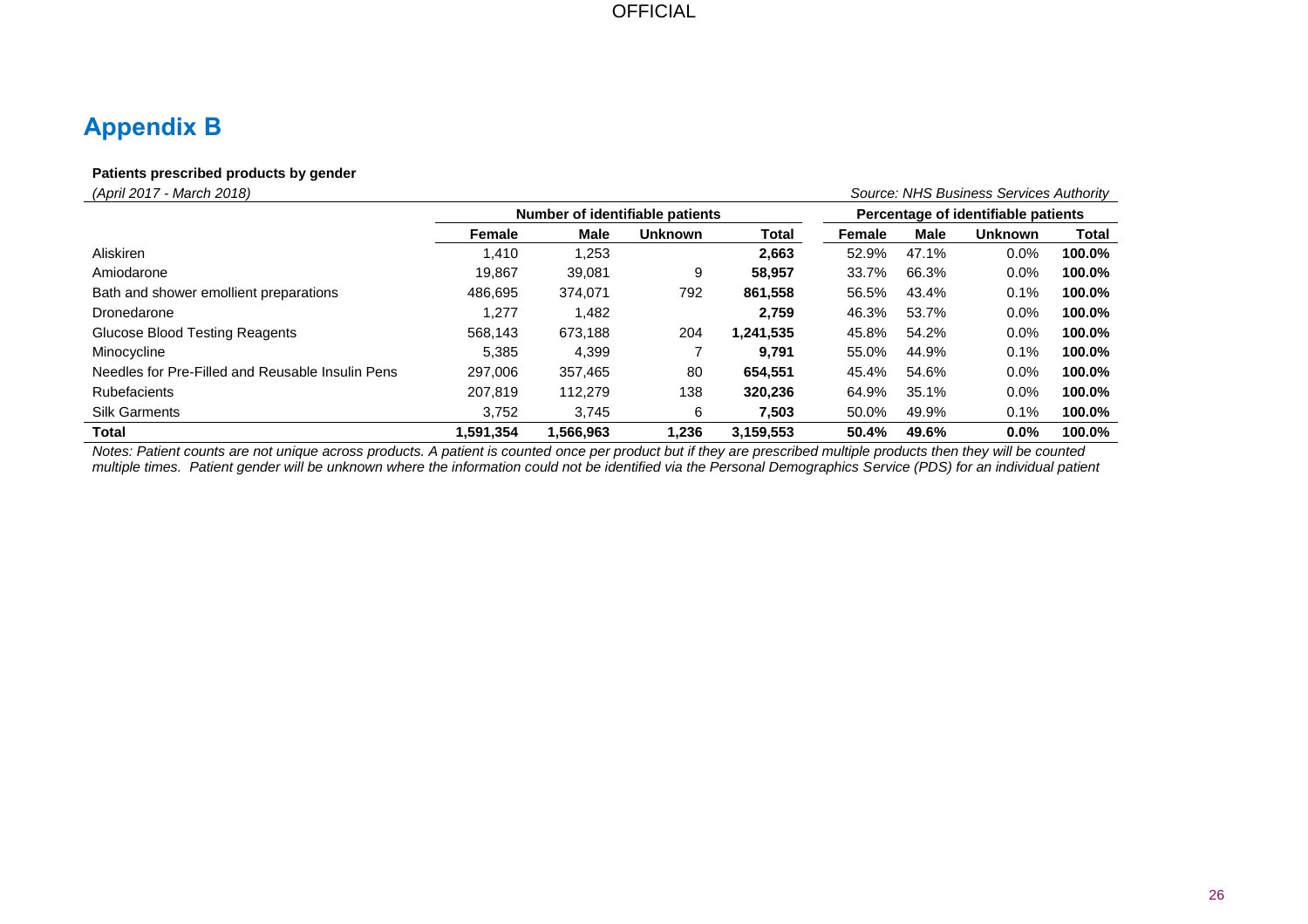#### **Patients prescribed products by age band**

*(April 2017 - March 2018) Source: NHS Business Services Authority* **Number of identifiable patients Percentage of identifiable patients Under 18 18 to 30 31 to 44 45 to 64 65 and over Total Under 18 18 to 30 31 to 44 45 to 64 65 and over Total** Aliskiren 6 69 769 1,819 **2,663** 0.0% 0.2% 2.6% 28.9% 68.3% **100.0%** Amiodarone 135 197 907 11,547 46,171 **58,957** 0.2% 0.3% 1.5% 19.6% 78.3% **100.0%** Bath and shower emollient preparations 329,075 53,774 55,852 140,075 282,782 **861,558** 38.2% 6.2% 6.5% 16.3% 32.8% **100.0%** Dronedarone 5 39 622 2,093 **2,759** 0.0% 0.2% 1.4% 22.5% 75.9% **100.0%** Glucose Blood Testing Reagents 28,000 69,659 135,318 446,059 562,499 **1,241,535** 2.3% 5.6% 10.9% 35.9% 45.3% **100.0%** Minocycline 1,182 2,155 1,606 3,217 1,631 **9,791** 12.1% 22.0% 16.4% 32.9% 16.7% **100.0%** Needles for Pre-Filled and Reusable Insulin Pens 19,429 44,816 68,549 233,218 288,539 **654,551** 3.0% 6.8% 10.5% 35.6% 44.1% **100.0%** Rubefacients 5,386 8,688 24,233 85,418 196,511 **320,236** 1.7% 2.7% 7.6% 26.7% 61.4% **100.0%** Silk Garments 4,620 413 395 697 1,378 **7,503** 61.6% 5.5% 5.3% 9.3% 18.4% **100.0% Total 387,827 179,713 286,968 921,622 1,383,423 3,159,553 12.3% 5.7% 9.1% 29.2% 43.8% 100.0%**

*Notes: Patient counts are not unique across products. A patient is counted once per product but if they are prescribed multiple products then they will be counted multiple times. The*  patients age is based on the maximum age of the patient, at the time of prescribing, during the financial year. Therefore a single patient will only appear in the results for one age *group for a particular drug category*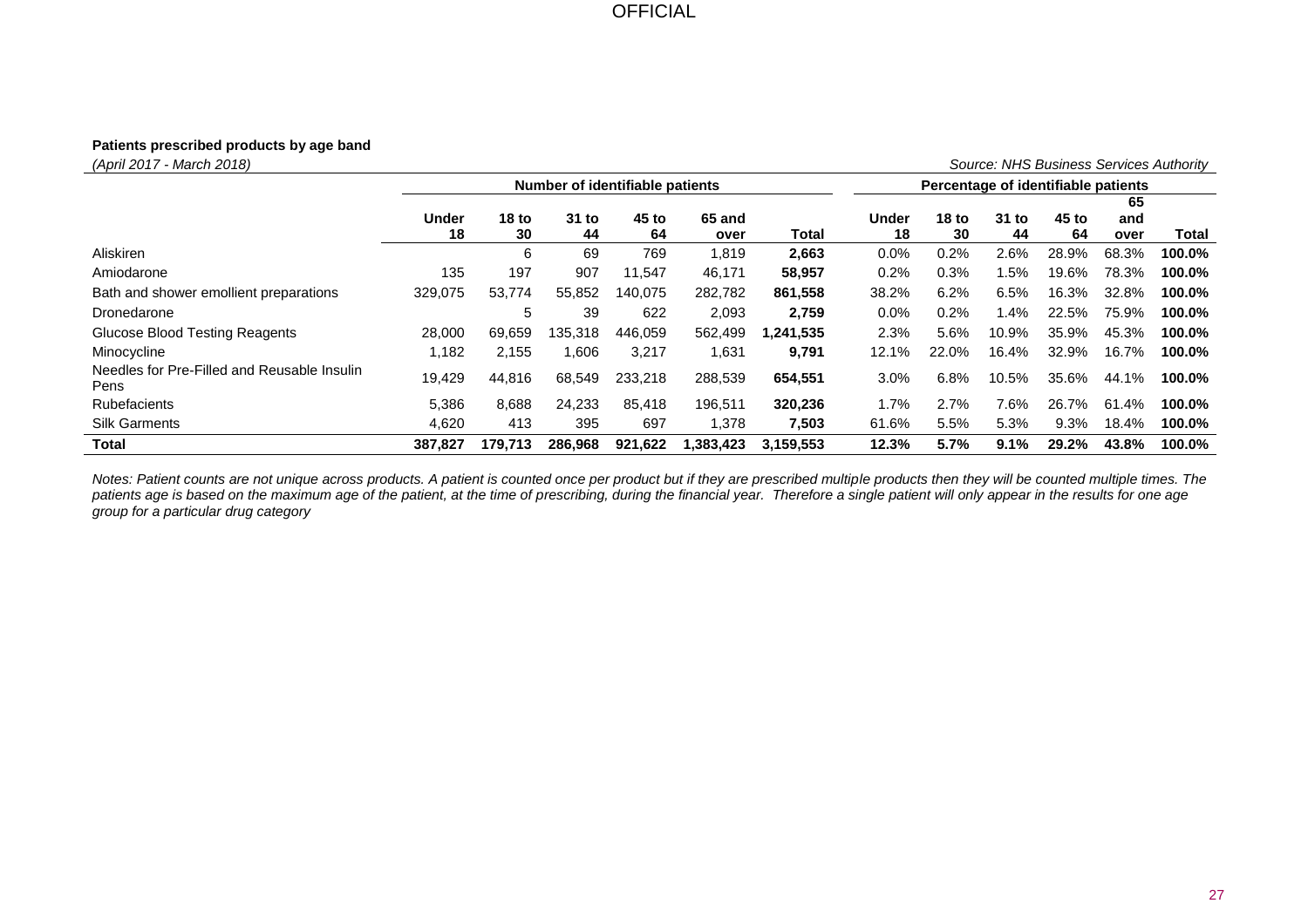# **Appendix C**

As part of the online consultation survey there were two questions that focused on the impact of the work on equalities and health inequalities as follows. Key results for these questions are also reported.

#### **1. Do you feel there any groups, protected by the Equality Act 2010, likely to be disproportionately affected by this work?**

Table 1 – Responses to consultation question 'Do you feel there any groups, protected by the Equality Act 2010, likely to be disproportionately affected by this work?' (n = 1,461)

| <b>Response</b> | Percentage |
|-----------------|------------|
| Yes             | 31%        |
| No              | 41%        |
| Unsure          | 28%        |

Figure 1 – Responses to consultation question 'Which groups do you think will be effected' ( $n = 453$ )

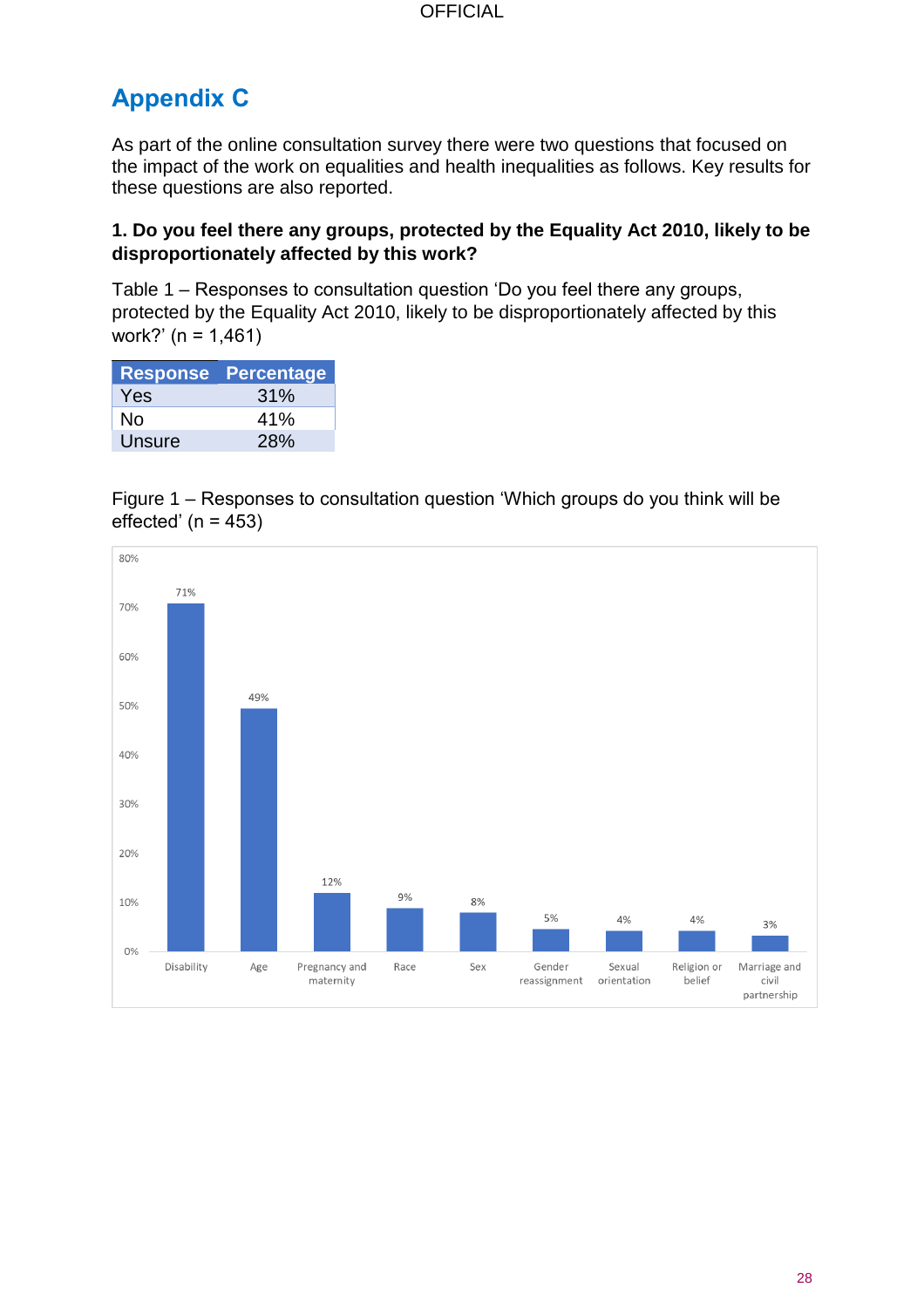### **2. Do you feel there is any further evidence we should consider in our proposals on the potential impact on health inequalities experience by certain groups e.g. people on low incomes; people from BME communities?**

Table 2 – Responses to consultation question 'Do you feel there is any further evidence we should consider in our proposals on the potential impact on health inequalities experience by certain groups'  $(n = 1,434)$ 

|        | <b>Response Percentage</b> |
|--------|----------------------------|
| Yes    | 34%                        |
| No     | 39%                        |
| Unsure | <b>26%</b>                 |

Themes relating to equalities and health inequalities reported from the further information. It should be noted that the themes highlighted here should be considered within the wider context of the consultation results and report (see Items which should not routinely be prescribed in primary care consultation report, June 2019). The following themes were reported:

- Adversely affects those who require considerable care (e.g. disabled, elderly).
- Impact on those on low income/lower socioeconomic background.
- Make it harder for some to access treatment or medication.
- Impact on children with eczema.
- Adversely affect patients with diabetes.
- Need to consider the impact on groups with increased prevalence of diabetes (e.g. ethnic minorities).
- Need to consider the requirements of patients with rare illnesses.
- Need to consider the impact on carers in managing treatment.
- CCGs should be seeking the most cost-effective medications for all.

The consultation also provided an opportunity for respondents to say if they agreed or disagreed with the proposals for each of the updated and new items and to provide further information. It should be noted that the themes highlighted here should be considered within the wider context of the consultation results and report (see Items which should not routinely be prescribed in primary care consultation report, June 2019). The following item specific themes relating to equalities and health inequalities were reported:

#### **Aliskiren**

• Consider that deprescribing of aliskiren may not be straight forward in some patient groups.

#### **Amiodarone**

- Consider the impact on elderly patients who are more likely to be prescribed amiodarone and dronedarone.
- Consider the impact on vulnerable groups (e.g. high risk groups, BME, elderly).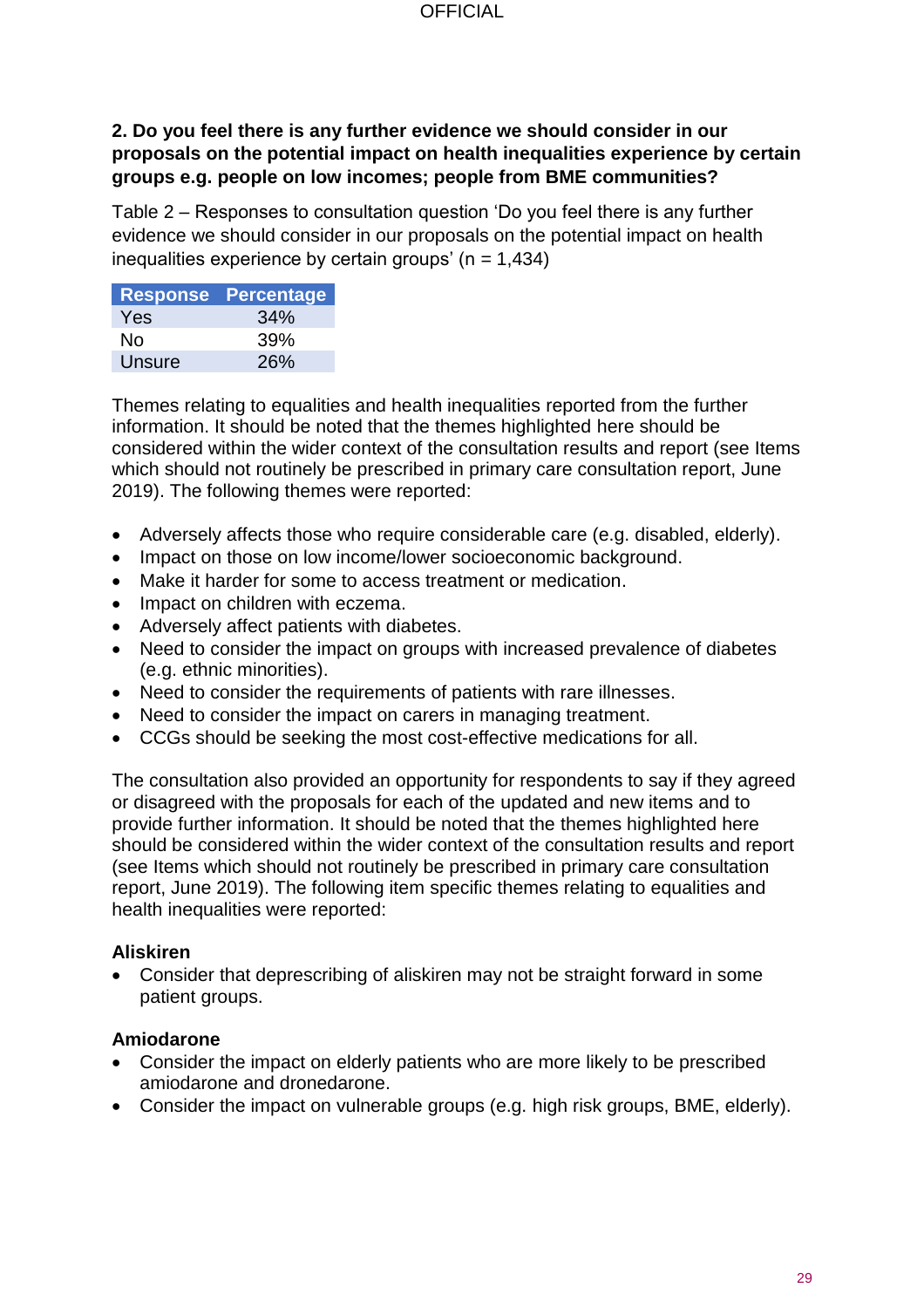## **Bath and shower preparations for dry and pruritic skin conditions**

- Consider the impact on children with eczema.
- Consider the impact on vulnerable age groups (e.g. young children and the elderly).
- Consider the impact on those on low income / lower socioeconomic background.
- The proposal should consider exempting specific groups of people (e.g. children, those with genital dermatoses or hand dermatitis).
- Proposal will disproportionately affect ethnic minorities.

#### **Blood glucose testing strips for type 2 diabetes**

- Consider that effective blood glucose testing prevents adverse patient outcomes
- Proposal could restrict access to insulin pen needles and blood glucose testing strips for patients with type 1 diabetes
- Type 2 insulin-dependent diabetics should be treated the same as type 1 insulindependent diabetics
- Consider impact on vulnerable groups (e.g. low income, high risk groups, BME, elderly, pregnant patients, children).
- Proposal will affect women more than men.
- The proposal should consider that some groups of patients will require more expensive testing strips

### **Needles for pre-filled and reusable insulin pens**

- Proposal disproportionately affects certain groups (e.g. disabled people, women, ethnic minorities)
- Proposal limits the accessibility of safety needles which are needed for specific groups of people (e.g. needle phobic, visual disability)
- Consider the impact on diabetes patients with poor dexterity
- Children should be exempt from the proposal

#### **Silk garments**

- Consider the impact of accessibility to silk garments on patient outcomes
- Consider impact on vulnerable groups (e.g. high-risk groups, BME, elderly, pregnant patients)
- The proposal should consider exempting specific groups of people (e.g. severe cases, chronic conditions)
- Consider the impact on those on low income / lower socioeconomic background

### **Rubefacients**

• Consider the impact on those with low incomes and their ability to purchase rubefacients

### **Analysis of responses from patients, by protected characteristics**

Responses from the  $673$  patients<sup>2</sup> were analysed by the protected characteristics captured in the online survey. Where a patient group responded with a particularly different or stronger view to other patients within the same protected characteristic then this is reported here. That does not however mean that patients with other protected characteristics do not disagree with the proposals. Where patients overall disagree with proposals then it will be the case that this will be reflected across the

l <sup>2</sup> In the survey 667 respondents ticked the box that identified them as a patient but six other respondents identified themselves as a patient in the free text box so these were recoded as patients in the dataset.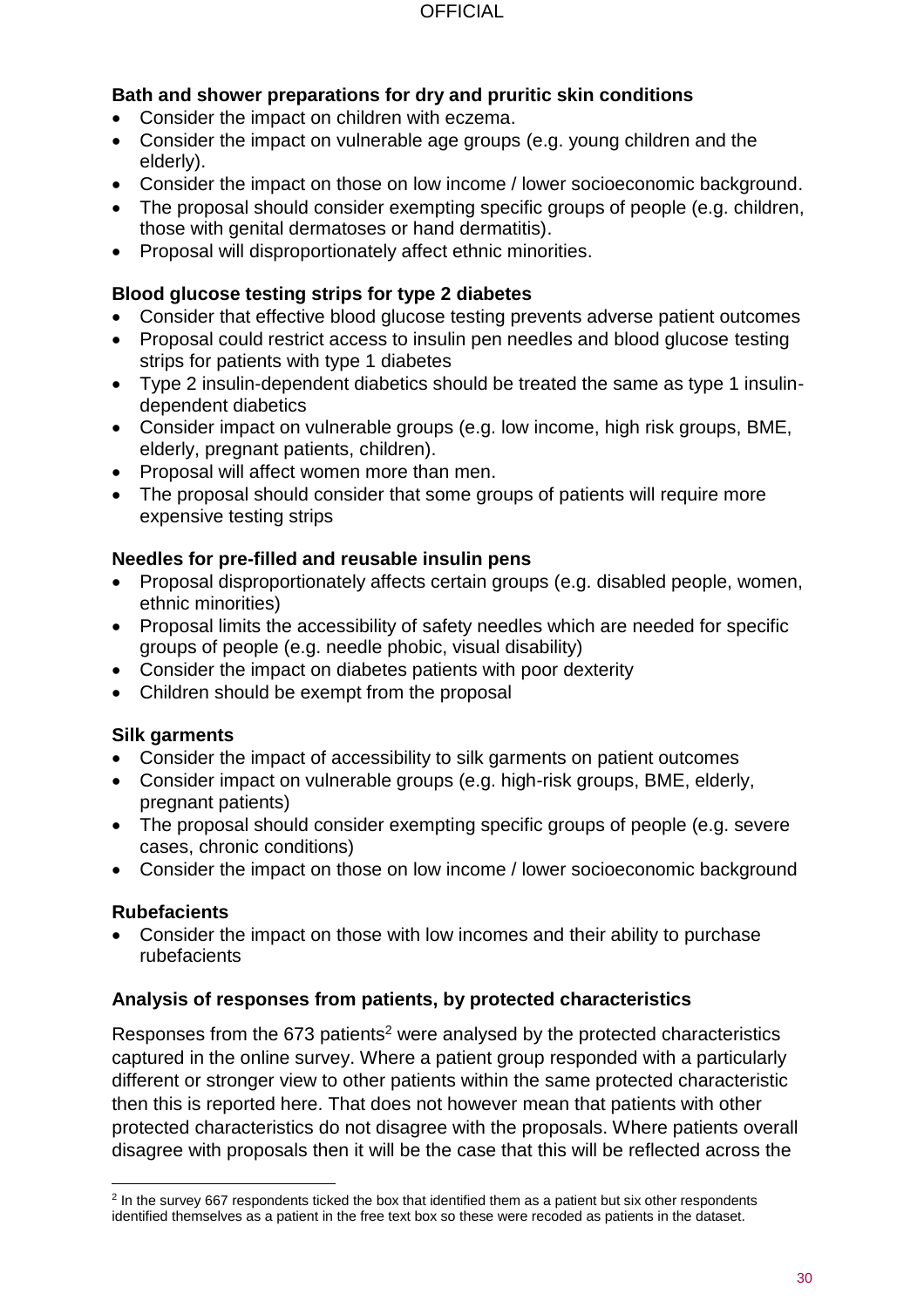patient characteristics unless noted here. For example, only where males and females disagree to a different extent with a proposal will this be reported here.

#### **Bath and shower preparations for dry and pruritic skin conditions**

Patients considering themselves to have a disability disagreed more strongly with the proposals.

|                                                                                                                                                                                                                        |                              | <b>Disability</b> |     |
|------------------------------------------------------------------------------------------------------------------------------------------------------------------------------------------------------------------------|------------------------------|-------------------|-----|
| <b>Proposal</b>                                                                                                                                                                                                        | <b>Response</b>              | Yes               | No  |
| Advise CCGs to support prescribers in                                                                                                                                                                                  | Agree                        | 17                | 41  |
| deprescribing bath and shower<br>preparations in this category and<br>substitute with "leave-on" emollients and,<br>where appropriate, to ensure the<br>availability of relevant services to facilitate<br>this change | Disagree<br>Neither agree or | 57                | 89  |
|                                                                                                                                                                                                                        | disagree                     | 4                 | 6   |
|                                                                                                                                                                                                                        | Unsure                       |                   | 6   |
|                                                                                                                                                                                                                        | <b>Percent disagree</b>      | 67%               | 63% |
| Advise CCGs that prescribers in primary<br>care should not initiate bath and shower<br>preparations for any new patient.                                                                                               | Agree                        | 4                 | 27  |
|                                                                                                                                                                                                                        | Disagree<br>Neither agree or | 74                | 113 |
|                                                                                                                                                                                                                        | disagree                     | 0                 |     |
|                                                                                                                                                                                                                        | Unsure                       | 7                 | 2   |
|                                                                                                                                                                                                                        | <b>Percent disagree</b>      | 87%               | 79% |

### **Blood glucose testing strips**

Patients considering themselves to have a disability disagreed more strongly with the proposals.

|                                                                                                                                                                                         |                              | <b>Disability</b> |           |
|-----------------------------------------------------------------------------------------------------------------------------------------------------------------------------------------|------------------------------|-------------------|-----------|
| <b>Proposal</b>                                                                                                                                                                         | <b>Response</b>              | Yes               | <b>No</b> |
| Advise CCGs to support prescribers in                                                                                                                                                   | Agree                        | 39                | 45        |
| deprescribing blood glucose testing strips<br>that cost more than £10 for 50 strips and<br>where appropriate, ensure the availability<br>of relevant services to facilitate this change | <b>Disagree</b>              | 62                | 41        |
|                                                                                                                                                                                         | Neither agree or             |                   |           |
|                                                                                                                                                                                         | disagree                     | 4                 | 5         |
|                                                                                                                                                                                         | Unsure                       | 4                 | 5         |
|                                                                                                                                                                                         | <b>Percent disagree</b>      | 57%               | 43%       |
| Advise CCGs that prescribers in primary                                                                                                                                                 | Agree                        | 27                | 35        |
| care should not initiate blood glucose<br>testing strips that cost more than £10 for                                                                                                    | <b>Disagree</b>              | 74                | 51        |
| 50 strips for any new patient.                                                                                                                                                          | Neither agree or<br>disagree | 6                 | 6         |
|                                                                                                                                                                                         | Unsure                       | 4                 | 4         |
|                                                                                                                                                                                         | <b>Percent disagree</b>      | 67%               | 53%       |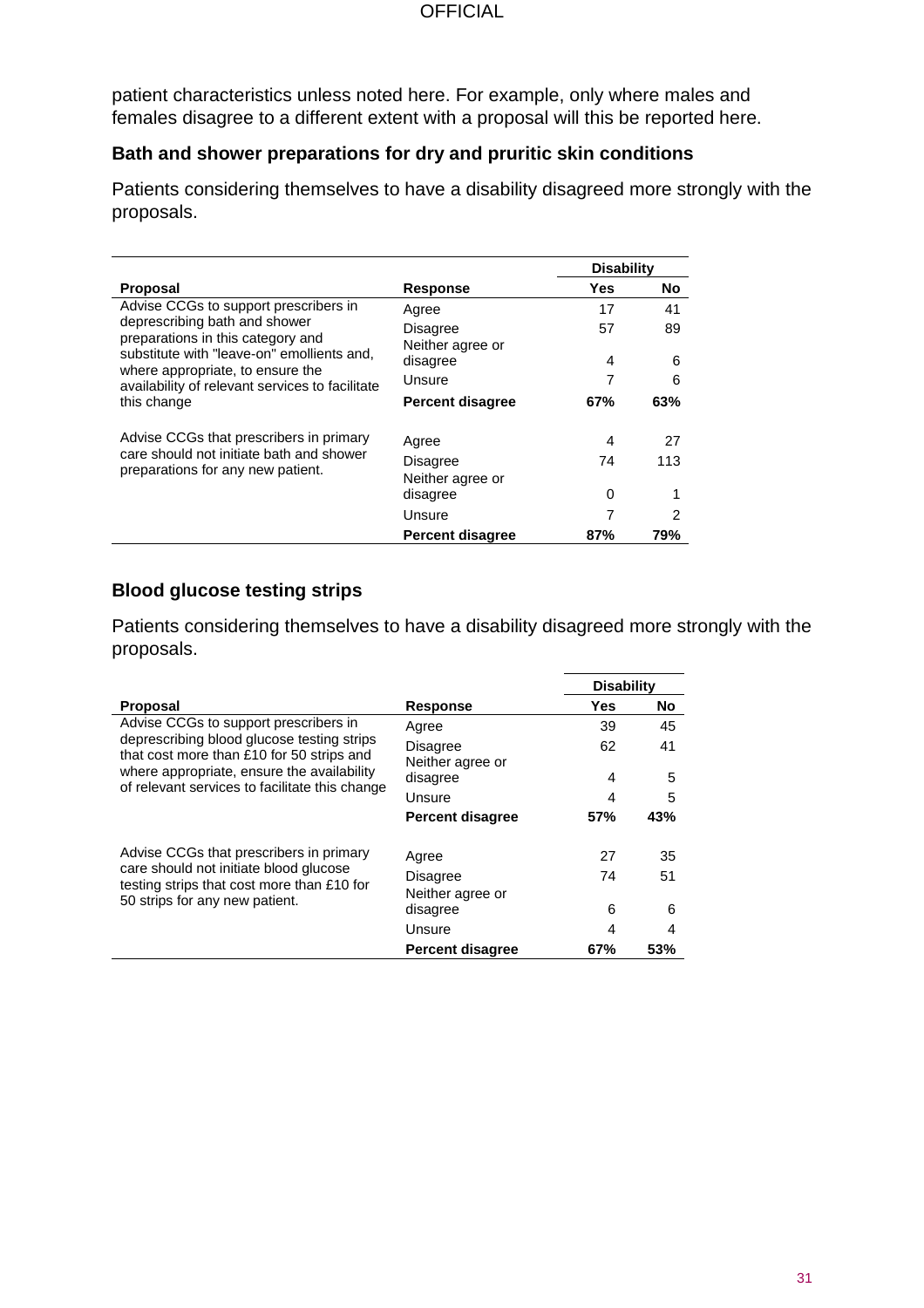#### **Dronedarone**

Patients considering themselves to have a disability felt more strongly about the proposals, though this may be due to small numbers of respondents.

|                                                                                                                                                                                    |                         | <b>Disability</b> |     |
|------------------------------------------------------------------------------------------------------------------------------------------------------------------------------------|-------------------------|-------------------|-----|
| Proposal                                                                                                                                                                           | <b>Response</b>         | Yes               | No  |
| Advise CCGs that prescribers should not<br>initiate dronedarone in primary care for any<br>new patient                                                                             | Agree                   | 0                 | 9   |
|                                                                                                                                                                                    | <b>Disagree</b>         | 4                 | 5   |
|                                                                                                                                                                                    | Unsure                  | 0                 |     |
|                                                                                                                                                                                    | <b>Percent disagree</b> | 100%              | 33% |
| Advise CCGs that if, in exceptional<br>circumstances, there is a clinical need for<br>dronedarone to be prescribed, this should be<br>undertaken in a cooperation arrangement with | Agree                   | 4                 | 10  |
|                                                                                                                                                                                    | <b>Disagree</b>         | 0                 | 4   |
|                                                                                                                                                                                    | Unsure                  | 0                 |     |
| a multi-disciplinary team and/or other                                                                                                                                             |                         |                   |     |
| healthcare professional.                                                                                                                                                           | <b>Percent disagree</b> | 0%                | 27% |

## **Needles for pre-filled insulin pens**

Patients considering themselves to have a disability disagreed more strongly with the proposal on advising not to initiate patients. They disagreed to the same extent as those not considering themselves to have a disability with the other proposal.

|                                                                                                                                                                                                                              |                            | <b>Disability</b> |     |
|------------------------------------------------------------------------------------------------------------------------------------------------------------------------------------------------------------------------------|----------------------------|-------------------|-----|
| Proposal                                                                                                                                                                                                                     | <b>Response</b>            | <b>Yes</b>        | No  |
| Advise CCGs to support prescribers in<br>deprescribing insulin pen needles that<br>cost more than £5 per 100 needles<br>and, where appropriate ensure the<br>availability of relevant services to<br>facilitate this change. | Agree                      | 35                | 42  |
|                                                                                                                                                                                                                              | <b>Disagree</b>            | 51                | 54  |
|                                                                                                                                                                                                                              | Neither agree nor disagree | 6                 | 5   |
|                                                                                                                                                                                                                              | Unsure                     | 8                 | 4   |
|                                                                                                                                                                                                                              | <b>Percent disagree</b>    | 51%               | 51% |
| Advise CCGs that prescribers in<br>primary care should not initiate insulin<br>pen needles that cost more than £5<br>per 100 needles for any new diabetes<br>patient.                                                        | Agree                      | 17                | 35  |
|                                                                                                                                                                                                                              | <b>Disagree</b>            | 71                | 62  |
|                                                                                                                                                                                                                              | Neither agree nor disagree | 6                 | 3   |
|                                                                                                                                                                                                                              | Unsure                     | 6                 | 5   |
|                                                                                                                                                                                                                              | <b>Percent disagree</b>    | 71%               | 59% |